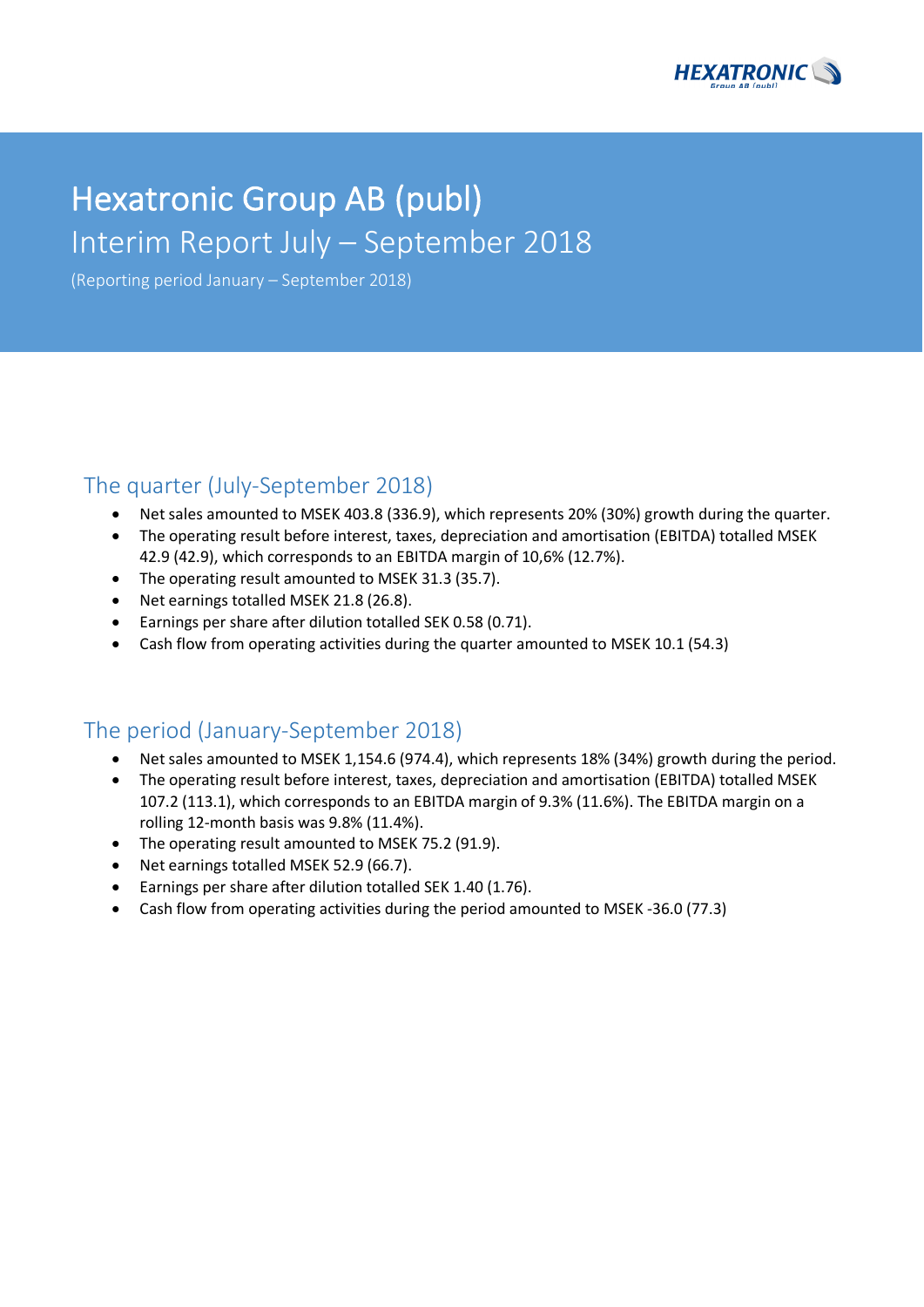

# Comments from the CEO

### Continued strong international growth and strategic acquisition in Germany

Hexatronic Group's growth during the quarter was 20%, 32% related to acquisitions and 12% to negative organic growth. The pattern of the previous quarter, with good growth outside of the Nordics and a weak Swedish market, persisted during the third quarter. Growth outside of the Nordics was 135% during the quarter, compared to a 28% decline in the Nordic region. We still believe that the Swedish market for 2018 will be around 20% lower than in 2017. The third quarter last year was very strong in Sweden, which partly explains the negative organic growth.

Outside of Sweden we are continuing to grow, both organically and through acquisitions. Development of our operations in New Zealand remains strong. In the USA our acquisition of Blue Diamond is developing very well, and market forecasts suggest a continued positive trend in the infrastructure market over the next five to six years. Sales of systems are continuing to increase, although from a low level. We still predict stronger system sales in the USA during 2019.

One very positive piece of news during the quarter was that we won a contract worth around MSEK 70 to deliver our FTTH system to a major British operator. This is the first large-scale deal for our FTTH system and a very pleasing development. Deliveries related to this contract increased during the quarter but were lower than planned as our customer started some projects later than estimated.

We are seeing positive effects from British training company PQMS, a strategic acquisition that we made last quarter. This relates both to higher demand for training, as well as the effect on sales and marketing of our FTTH system, which includes training of operators and their installers. We see training of FTTH installers as a robust growth area, or even a must bearing in mind the investments planned in several major European countries. A lack of qualified installers currently presents a bottleneck in several countries.

With the acquisition of Opternus the Group is now establishing a firm foothold on the German FTTH market, which is growing strongly with far-reaching national investment programs. Opternus is a market leader in the sale of fiber optic fusion splicing and measuring instruments. This is a position that creates a good basis for cross-sales of Hexatronic's broad offering, thanks to Opternus' well-established relations with many German network owners and installers. We also believe that Opternus' current business has excellent potential for growth in the years to come.

We enter the fourth quarter with an order book 24% lower than at the same point in 2017, and on a comparable basis. Last year we had an extensive stock of long-term orders from the Swedish market with good notice; with a weaker Swedish market this year, customers are not ordering anything like as far in advance. We expect to see continued strong development outside of the Nordics during the fourth quarter, and a Swedish market that remains weak compared to 2017.

We still have a highly positive view of the FTTH market, the opportunities 5G will bring in the shape of fiber expansion, and our potential for continued profitable growth moving forward.

Thank you for joining us on this journey.

Henrik Larsson Lyon President and CEO of Hexatronic Group AB (publ)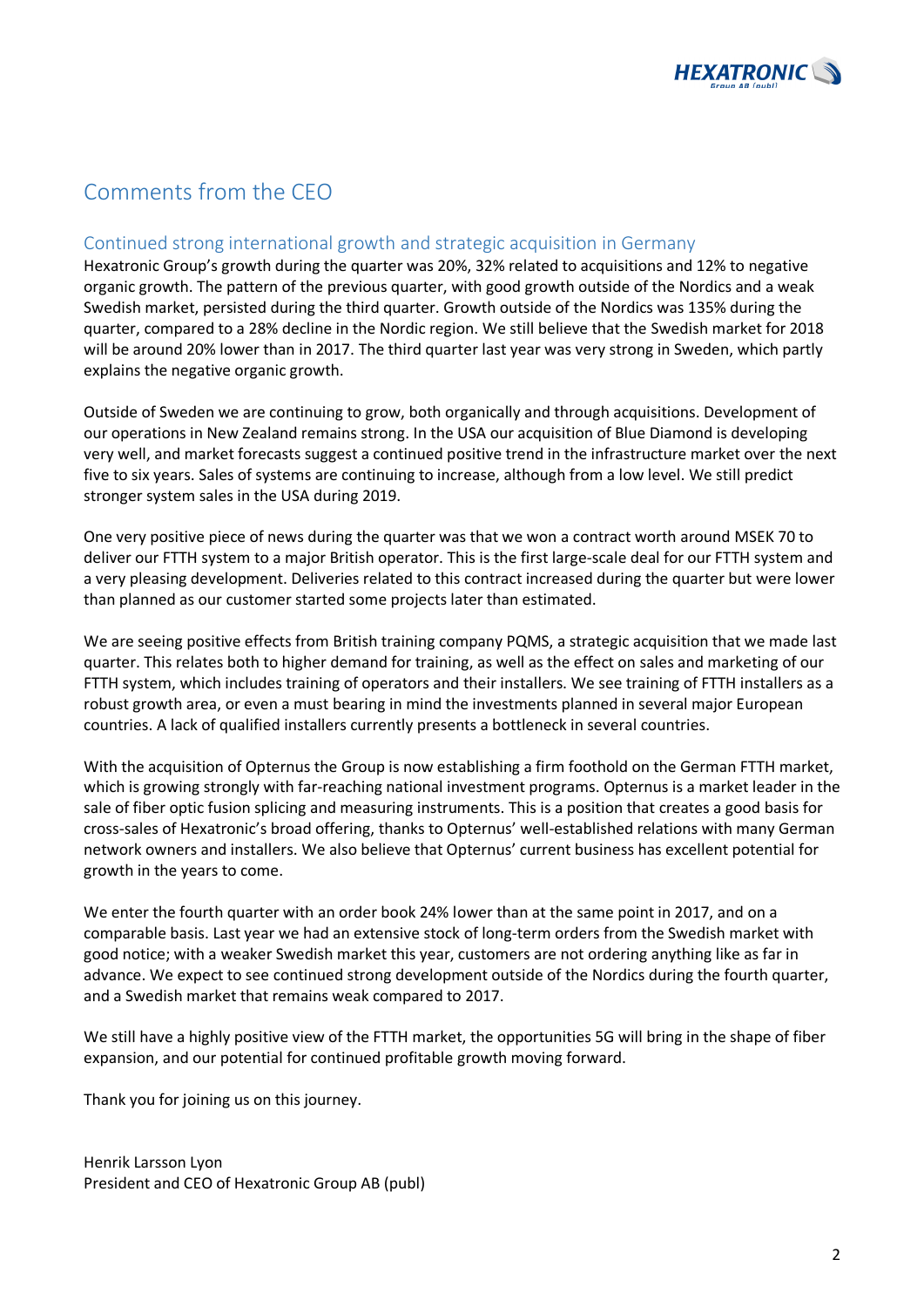

# Events during the quarter (July – September 2018))

- Hexatronic signed an agreement with a UK operator totalling 6 MGBP regarding delivery of fibre optic FTTH system. The agreement covers deliveries in 2018.
- Hexatronic received a notice of discontinuance from the High Court of New Zealand regarding an alleged infringement by Hexatronic New Zealand Limited and Hexatronic Cables & Interconnect Systems AB in New Zealand. The lawsuit, which was communicated July 8, 2016, was related to airblown fiber.

### Events since the end of the period

• Hexatronic acquired 100% of the German fiber optic company Opternus GmbH. The company is included in the group consolidation from 1 November 2018.

# Financial information, Group

|                                        | Quarter | Quarter | <b>Period</b> | Period | <b>Full year</b> |
|----------------------------------------|---------|---------|---------------|--------|------------------|
|                                        | 180701  | 170701  | 180101        | 170101 | 170101           |
| <b>MSEK</b>                            | 180930  | 170930  | 180930        | 170930 | 171231           |
| Net sales                              | 403.8   | 336.9   | 1,154.6       | 974.4  | 1,299.4          |
| <b>EBITDA</b>                          | 42.9    | 42.9    | 107.2         | 113.1  | 151.0            |
| <b>EBITDA</b> margin                   | 10,6%   | 12.7%   | 9.3%          | 11.6%  | 11.6%            |
| Operating result                       | 31.3    | 35.7    | 75.2          | 91.9   | 122.3            |
| Net earnings                           | 21.8    | 26.8    | 52.9          | 66.7   | 90.4             |
| Earnings per share after dilution, SEK | 0.58    | 0.71    | 1.40          | 1.76   | 2.38             |
| Cash flow from operating activities    | 10.1    | 54.3    | $-36.0$       | 77.3   | 133.4            |
| Liquid assets                          | 59.8    | 61.7    | 59.8          | 61.7   | 108.2            |

See other key metrics on page 18.

### Net sales and results

### The quarter (July – September 2018)

Net sales during the quarter amounted to MSEK 403.8 (336.9). Net sales increased by 20% for the Group compared to the same quarter last year. The growth is attributable to the acquisitions of Blue Diamond Industries, PQMS, Gordon Franks Training and Smart Awards. The organic growth was -12% compared to the same quarter last year as a consequence of a weaker Swedish market compared to last year.

EBITDA totalled MSEK 42.9 (42.9), which corresponds to an EBITDA margin of 10.6% (12.7%).

Net financial items during the quarter amounted to -1.4 MSEK (0), whereof net interest amounted to -1.9 MSEK (-0.5), unrealised foreign exchange differences to 1.0 MSEK (0.5) and other financial items to -0.5 MSEK (0).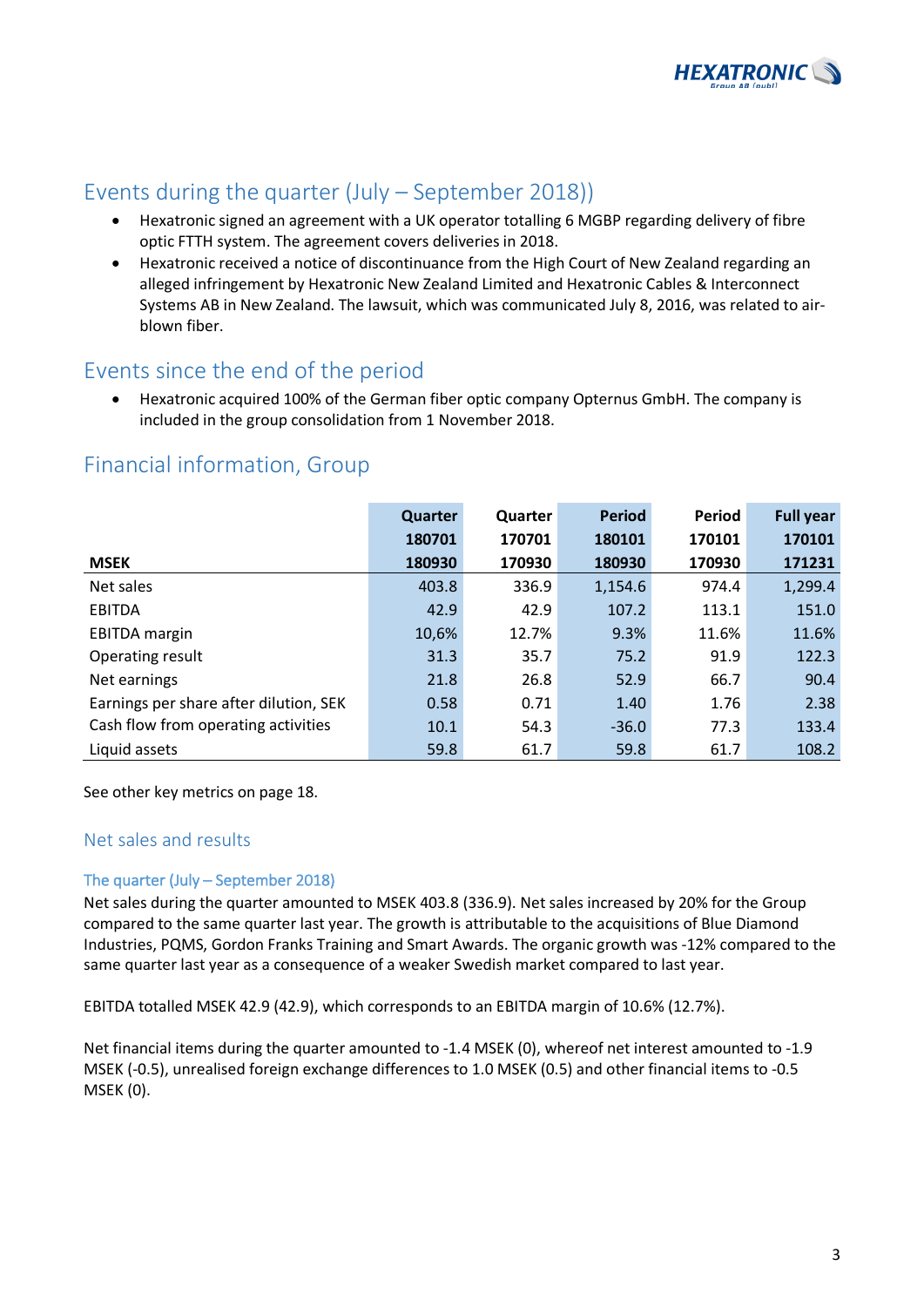

### The period (January – September 2018)

Net sales for the period amounted to MSEK 1,154.6 (974.4). Net sales increased by 18% for the Group compared to the same period last year. The growth in sales is attributable to the acquisitions of Blue Diamond Industries, PQMS, Gordon Franks Training and Smart Awards.

EBITDA totalled MSEK 107.2 (113.1), which corresponds to an EBITDA margin of 9.3% (11.6%). The EBITDA margin on a rolling 12-month basis was 9.8% (11.4%).

Net financial items for the period amounted to -7.1 MSEK (-3.8), whereof net interest amounted to -5.0 MSEK (-1.5), unrealised foreign exchange differences to -1.0 MSEK (-2.3) and other financial items to -1.1 MSEK (0).



### Net sales 12 months, MSEK and EBITDA margin rolling 12 months (%)

### Financial position and liquidity

#### Liquid assets

Liquid assets on 30 September 2018, excluding overdraft facilities, amounted to MSEK 59.8 (compared to MSEK 108.2 at the beginning of the year). Unutilised overdraft facilities amounted to MSEK 44.7 on 30 September 2018.

#### Non-current assets

Non-current assets amounted to MSEK 462.8 on 30 September 2018 (compared to MSEK 212.8 at the beginning of the year). The increase is primarily related to acquired assets in connection with the acquisitions of Blue Diamond Industries, PQMS, Gordon Franks Training and Smart Awards.

#### Equity

Equity amounted to MSEK 476.6 on 30 September 2018 (MSEK 415.3 as per 31 December 2017), which equated to SEK 13.13 per outstanding share before dilution at the end of the reporting period.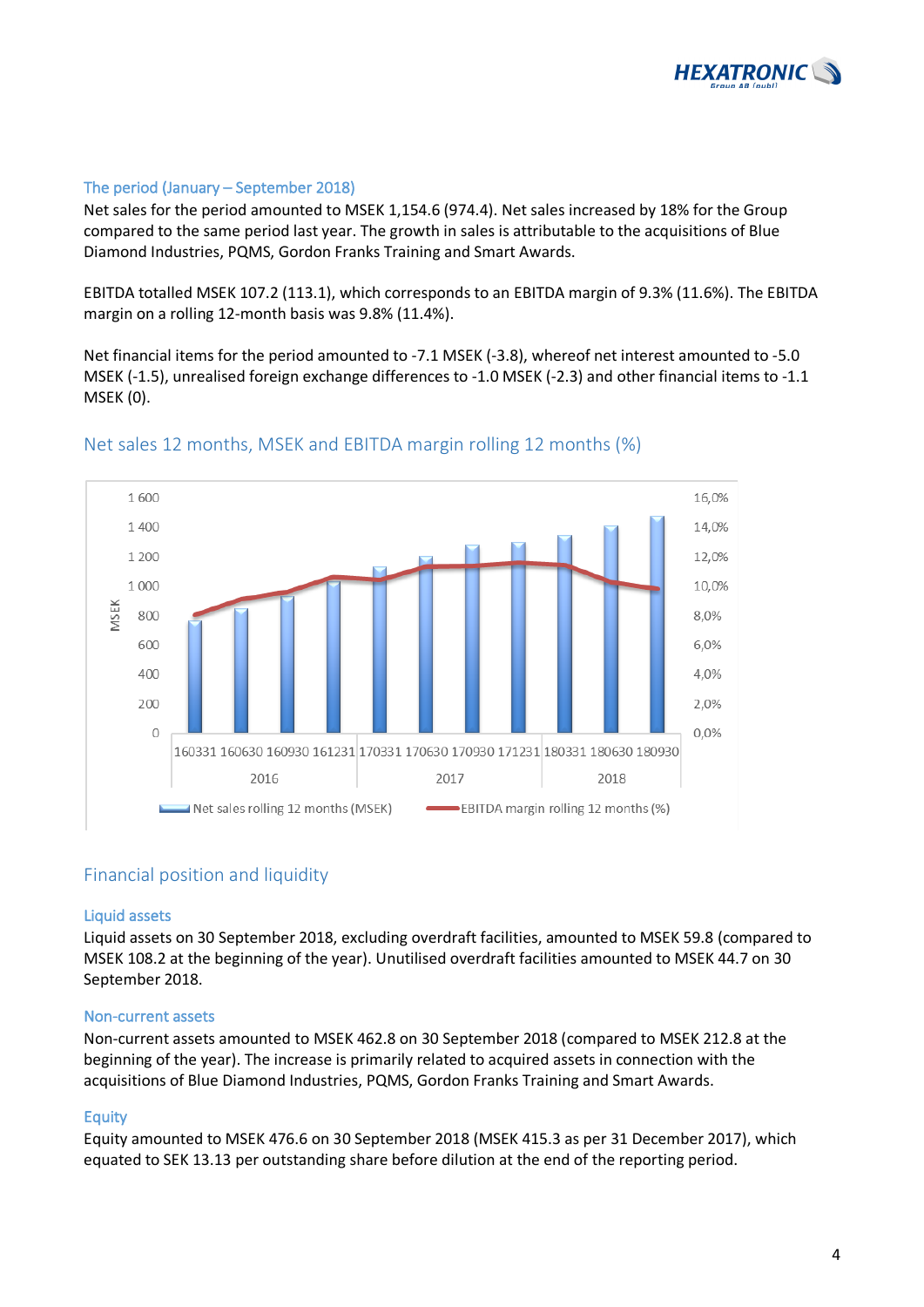

#### Borrowing

The Parent Company has an acquisition facility of MSEK 500 with Danske Bank. The utilised amount on 30 September 2018 totalled MSEK 333.5, and MSEK 290.2 of this is long-term borrowing. The debt falls due for payment on 15 December 2020 with an option to extend. The Parent Company's loan agreements include the usual conditions, commitments and provisos.

Net debt totalled MSEK 299.0 at the end of the reporting period compared to MSEK 14.2 in net cash as per 31 December 2017.

#### Equity ratio

The equity ratio on 30 September 2018 was 40% compared to 53% at the beginning of the year.

### Cash flow

#### Cash flow from operating activities

Cash flow from operating activities during the quarter amounted to MSEK 10.1 (54.3), including a change in working capital of MSEK -18.0 (22,2). The lower cash flow is attributable to increased capital tied up in inventories.

Cash flow from operating activities during the period January-September amounted to MSEK -36.0 (77.3), including a change in working capital of MSEK -111.9 (-17.6). The negative change in working capital is primarily attributable to increased capital tied up in inventories.

#### Cash flow from investing activities

Cash flow from investing activities during the quarter amounted to MSEK -9.1 (-6.7). The cash flow is primarily attributable to investments in tangible and intangible assets.

Cash flow from investing activities during the period January- September amounted to MSEK -264.8 (-36.2). The cash flow is primarily attributable to the acquisition of Blue Diamond Industries, PQMS, Gordon Franks Training and Smart Awards and to some extent to investments in tangible and intangible assets.

#### Cash flow from financing activities

Cash flow from financing activities during the quarter amounted to MSEK 8.2 (-8.4). The cash flow during the quarter is attributable to utilisation of overdraft facilities.

Cash flow from financing activities during the period January- September amounted to MSEK 252.4 (-19.0). The cash flow from financing activities during the period January- September is attributable to new borrowing related to the acquisition of Blue Diamond Industries, PQMS, Gordon Franks Training and Smart Awards, amortisation of loans, utilisation of overdraft facilities and dividend paid.

### The Group's financial goals

#### **Profitability**

An EBITDA margin (EBITDA as a percentage of net sales) of at least 10% on a rolling 12-month basis. The EBITDA margin on a rolling 12-month basis on 30 September 2018 was 9.8% (11.4%).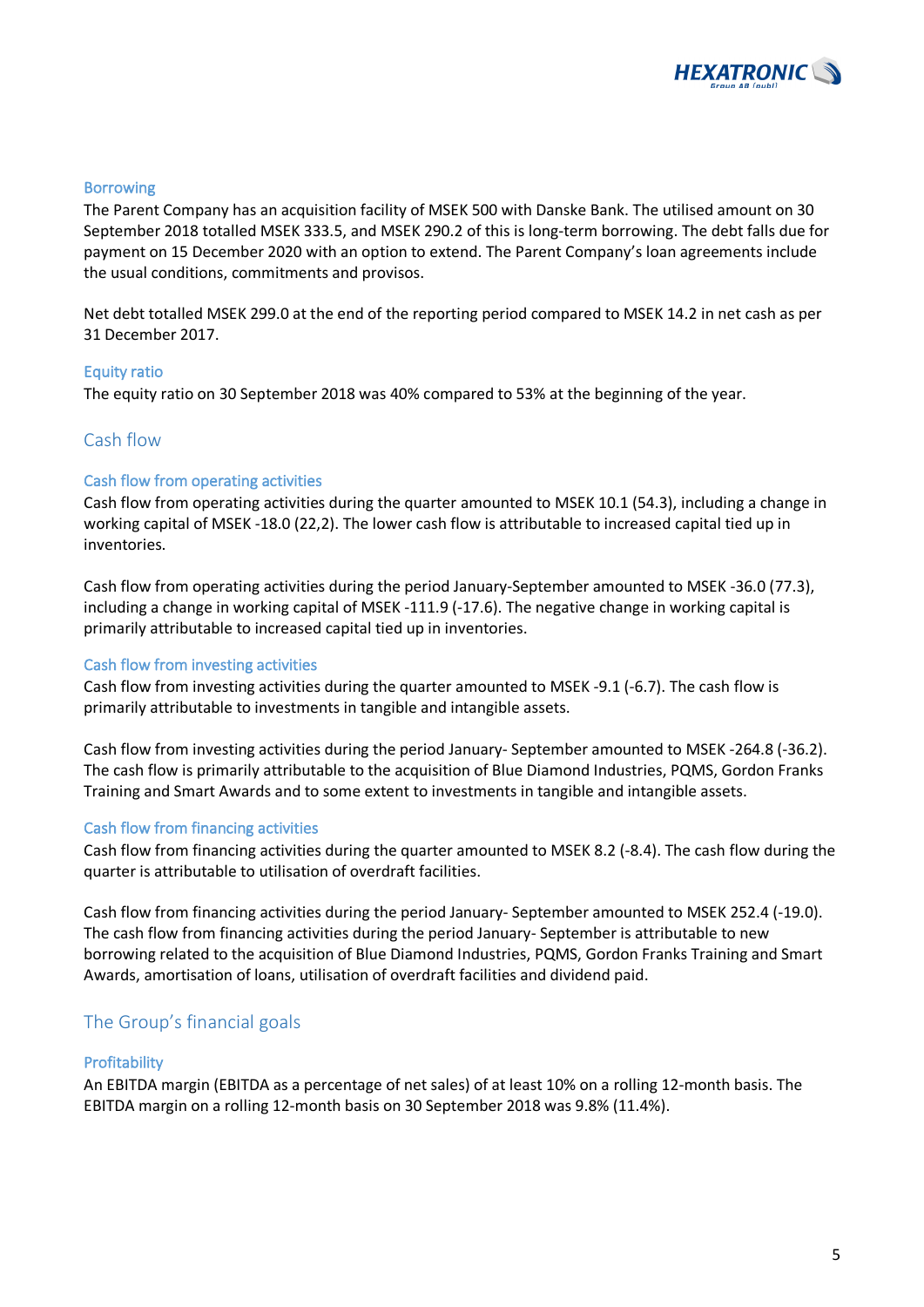

### Growth

The Group shall grow more than its market organically. The Group strives for an average annual growth of at least 20%. The growth will be both organic and acquisition-driven. Growth during the quarter was 20% (30%). Growth on a rolling 12-month basis was 16% (38%).

#### Financial stability

The Group shall have an equity ratio of at least 30%. The equity ratio was 40% at the end of the reporting period.

In acquisitions, the equity ratio may fall below 30% for a period of less than 12 months. This may occur when the Board deems that the profitability and cash flow from acquired companies will cause a swift improvement in the equity ratio.

### Segments

Hexatronic Group AB (publ) is an engineering group specialising in fibre communications. The Group delivers products and solutions for optical fibre networks and supplies a complete range of passive infrastructure for telecom companies, including related training. Hexatronic Group AB (publ) comprises the operating segment fibre optic communication solutions.

### Customers

The Group's customers are telecom operators, network owners, data centre companies, telecom companies, installers and system houses, and many of the Group's products are distributed via wholesalers. The Group mainly sells its products in the Nordic market but is also represented in several European countries and in the rest of the world.

### Employees

There were 536 (380) employees in the Group on 30 September 2018. The increase in employees compared to the same time last year is primarily due to the acquisition of Blue Diamond Industries, PQMS and Gordon Franks Training.

### Parent Company

The Parent Company's main business consists of performing Group-wide services. Revenue for the period January-September amounted to MSEK 18.1 (15.2) and the result for the period was MSEK -21.7 (-9.8).

The Parent Company's financial assets amounted to MSEK 523.8 at the end of the period (compared to MSEK 221.8 at the beginning of the year). The increase is related to the value of shares in the acquired companies Blue Diamond Industries, PQMS, Gordon Franks Training and Smart Awards.

### Transactions with related parties

The Group rents premises from Fastighets AB Balder, in which the Group's board member Erik Selin has a significant influence. The rental contract has been entered under normal commercial conditions. The rent for the premises amounts to MSEK 4.6 annually.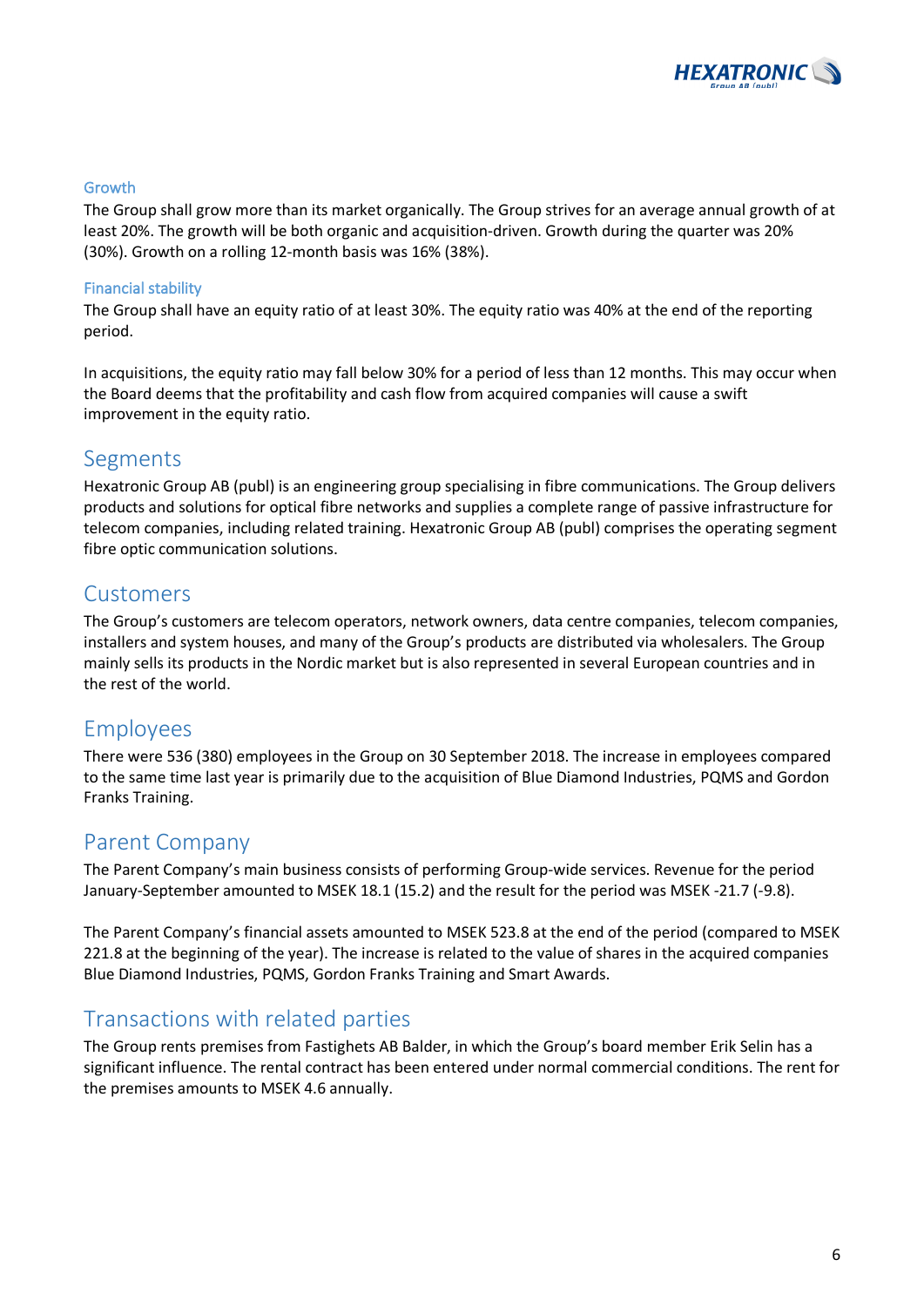

# Significant risks and uncertainties

Like all business activities, Hexatronic's operation is associated with risks of various kinds. Continually identifying and assessing risks is a natural and integral part of the operation, enabling risks to be controlled, limited and managed proactively.

The Group's ability to map and prevent risks minimises the likelihood of unpredictable events having an adverse impact on the business. The aim of risk management is not necessarily to eliminate the risk, but rather to safeguard set business goals with a balanced risk portfolio. Mapping, planning and management of identifiable risks supports the management in making strategic decisions. Risk assessment also aims to increase the entire organisation's risk awareness.

Several risk areas have been identified in Hexatronic's risk management process. Hexatronic has divided identified risks into operational and environmental risks, market risks and financial risks.

A more detailed description of the Group's risks and risk management is provided in the Hexatronic Group Annual Report for 2016/17 on page 32-35.

### Patent dispute

Hexatronic received in August 2018 a notice of discontinuance from the High Court of New Zealand regarding an alleged infringement by Hexatronic New Zealand Limited and Hexatronic Cables & Interconnect Systems AB in New Zealand. The lawsuit, which was communicated July 8, 2016, was related to air-blown fiber.

In June 2018 Emtelle UK Ltd. filed a lawsuit in England against Hexatronic UK Ltd., Hexatronic Cables & Interconnect Systems AB and Hexatronic Group AB., for infringement in two British patents related to airblown fiber. Hexatronic has contested the claim.

# The Group – Hexatronic Group AB (publ)



The Group offers a broad product range designed for fibre optic communication solutions for telecom companies, operators and network owners. It develops, designs, manufactures and sells its own products and system solutions in combination with products from leading partners around the world. The Group conducts its own business through established companies in Sweden, Norway, the UK, Germany, China, USA and New Zealand.

The Group's growth strategy is to grow organically by continuously developing its product range and introducing more added value services such as servicing, aftermarket sales, support and training.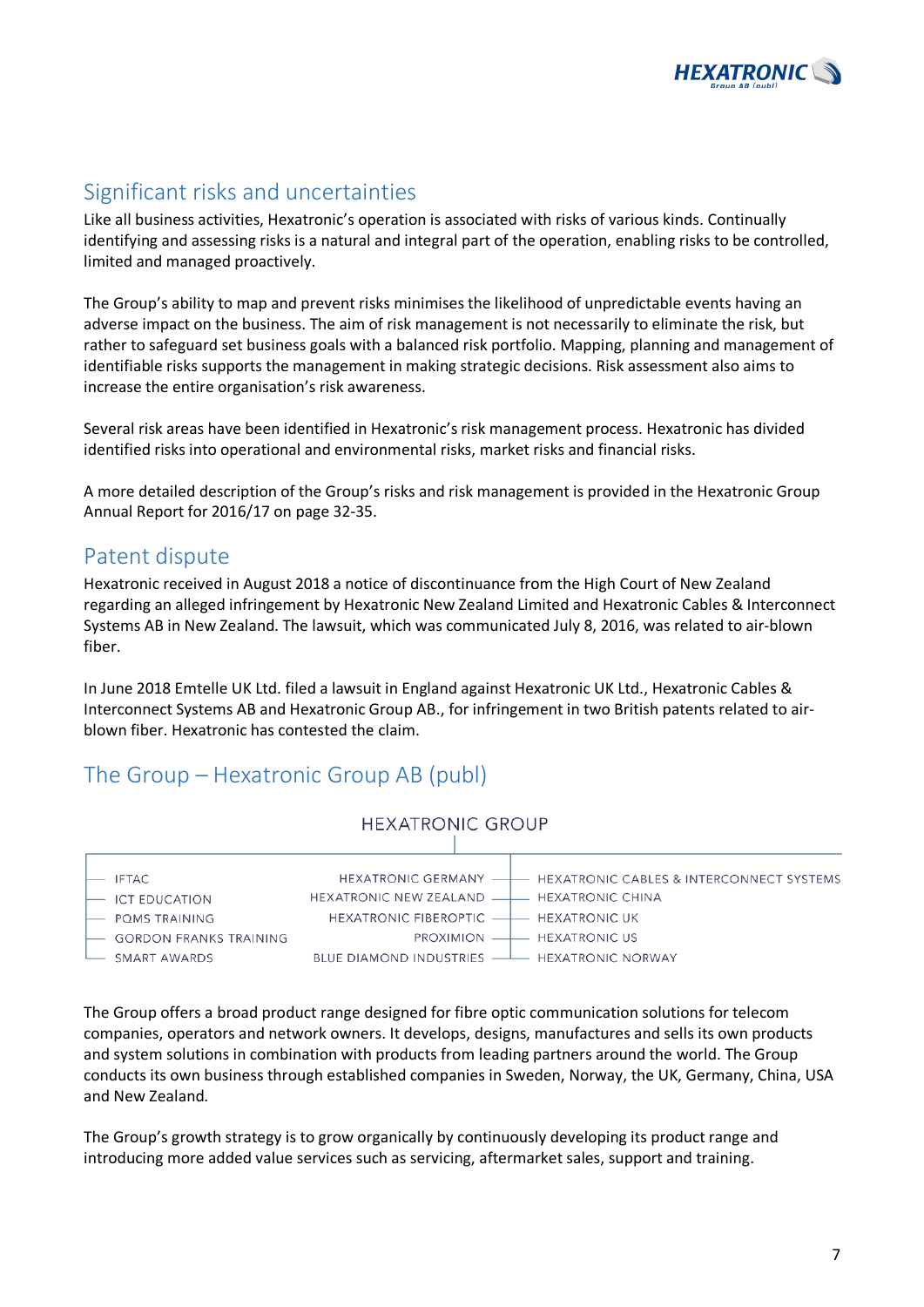

The Group has an explicit acquisition and growth strategy.

### The acquisition of Opternus

Since the end of the period, Hexatronic acquired 100% of the German fiber optic company Opternus GmbH. Opternus is consolidated into the Hexatronic Group from November 1, 2018.

Opternus is a market leader in the sale and servicing of fiber optic fusion splicing and measuring equipment on the fast-growing German market for fiber optic communication. The company has distribution rights in Germany and Austria for world-leading manufacturers Fujikura and EXFO. The company had net sales of approximately MEUR 15 in the last twelve months, with anticipated strong growth in the years to come.

See note 5 Business acquisitions for more information.

### The market

Broadband expansion is in full swing all around the world. Some nations have come a long way, while several major countries have barely begun.

At EU level, and in many individual countries, there are digitalisation goals that include a certain bandwidth per household at a point in time. "The Digital Agenda for Europe" stipulates the goals up to 2025. The global economy is changing quickly, and it is important to the competitiveness of individual countries and the whole of the EU that the goals are accomplished.

There is still high activity on the global FTTH market worldwide, and especially on our focus markets of the Nordics, Central Europe and North America. In an FTTH Council Europe report presented in February 2018, relating to the percentile coverage of FTTH/FTTB by country, small countries such as the United Arab Emirates, Singapore and South Korea are at the top of the rankings for the percentage of fiber households. In Europe, Latvia is in the lead with 50.6% followed by Sweden with 43.4% and lagging far behind are major nations like Germany and Italy with just 2.3% each, while the UK has under 1%.

In terms of size, the North American market is comparable to Europe, and expansion there is expected to be strong in the next few years. During 2017, the number of 'homes passed' increased by 20% to 50 million households in total, which indicates that the market is active.

On the Swedish market, it is primarily connection in rural areas that is yet to be completed. Since the material requirement for rural connection is about 2.6 times higher for duct and cable than in built-up areas, this means that even though the market is in the final stages of development and the number of connections is falling, the need for materials is not decreasing at the same rate.

5G is imminent – a technological shift that is required to provide sufficient support for new services and connected products that need higher transfer speeds in the networks, such as driverless vehicles. Video currently comprises around 50% of all traffic, and this is expected to rise to 75% by 2023. The transition to 5G entails a dramatic condensation of senders/receivers, which has an effect on the fiber networks as these are largely connected to fiber, and the need for fiber will increase.

The development of 5G is in its infancy and is expected to gather real momentum in two to three years' time. The number of mobile users is expected to increase from around 8 billion to around 9 billion by 2023, according to the Ericsson Mobility Report.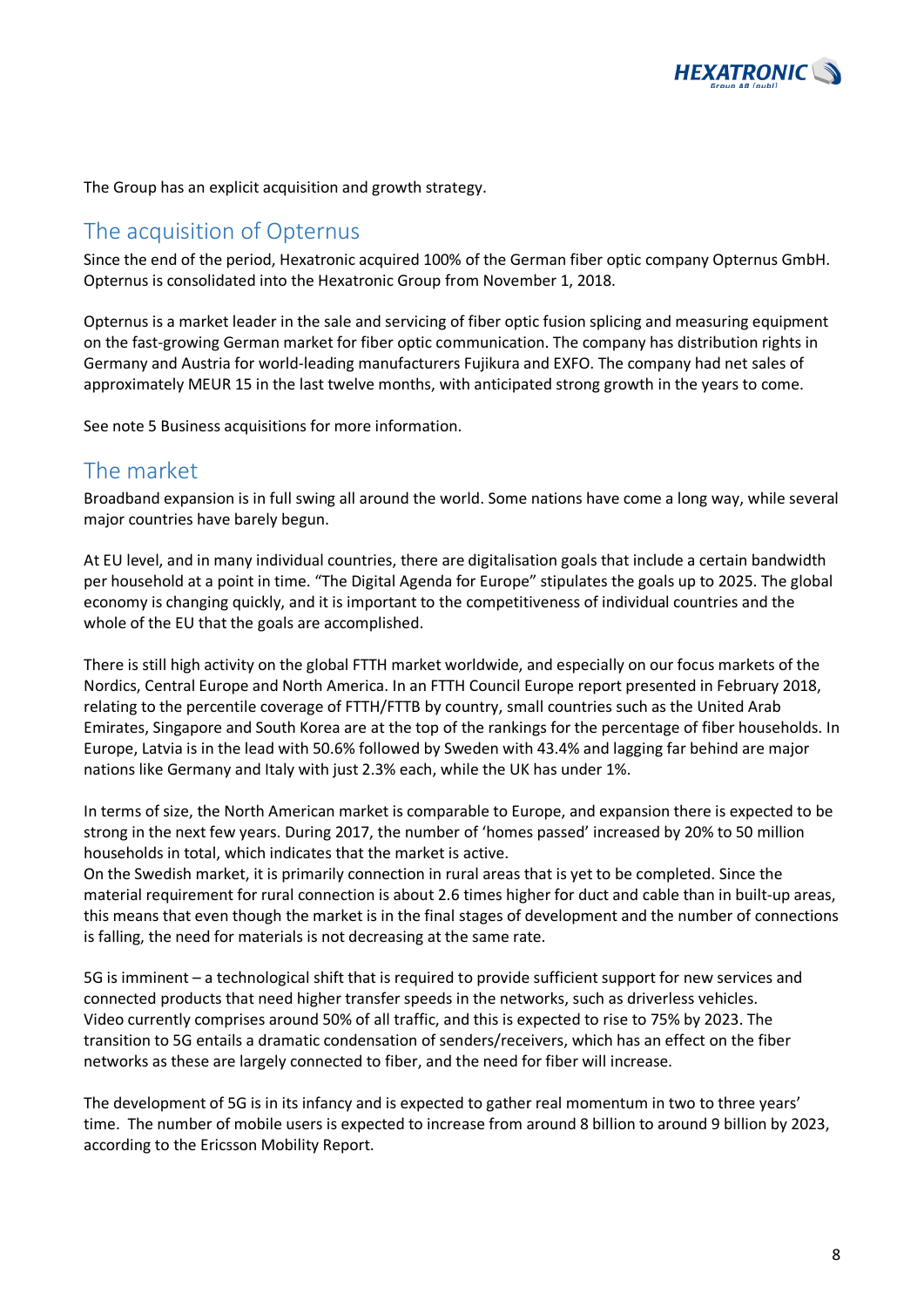

The development of Internet of Things (IoT) and smart cities has only just begun, and the market is expected to grow dramatically in the years to come. Creative ideas and solutions are emerging, and new needs are arising. The opportunities and potential applications are virtually endless.

The segments expected to grow the most in IoT are the 'short range' ones, i.e. products with a wireless range of up to 100 m, often with a connection to WiFi, Bluetooth and Zigbee. The number of IoT products is expected to grow by about 20% a year up to 2023, which would then result in 20 billion connected devices worldwide – a clear indication of the dramatic growth that's anticipated in this segment.

# Outlook

The Group will continue to work with large customers and major projects, where the Group's added value as a competent systems and product supplier constitutes a competitive edge. The Group's principal offering is systems and products for broadband communication, primarily for fibre optic networks.

The Group has an active acquisition and growth strategy whereby attractive candidate  $-i.e.,$  those that can complement Hexatronic either in terms of market or products – are continuously being evaluated. The Group does not prioritise acquisitions in which cost synergies need to be harnessed to achieve a good return on the acquisition investment.

The Group does not publish forecasts.

### The Hexatronic share

The company's share was moved to the Mid cap segment on Nasdaq Stockholm on January 2, 2018. The change of segment is a result of Nasdaq´s annual review of the average market values within the Nordic market segments. The Mid Cap segment consists of companies with a market value between MEUR 150 and MEUR 1,000.

The company's share is listed under the ticker **HTRO**. On the balance sheet date, the share capital in Hexatronic Group AB (publ) amounted to SEK 1,814,652.15, distributed among a total of 36,293,049 shares, before dilution from existing employee stock option programmes.

At the Annual General Meeting (AGM) on 19 April 2018, it was decided to authorise the Board to acquire and transfer personally held shares in line with the Board's decision, and to decide on the new issue of shares and/or warrants and/or convertibles equating to no more than 10% of the registered share capital. The AGM decided to pay a dividend of SEK 0.40 per share, which was paid on 26 April 2018.

The fair value on the issued options, in all employee stock option programs, has been calculated according to the Black & Scholes model. Each option entitles the holder to buy one share.

Employee stock option programmes active at the time of this report's publication are:

- In 2015/16 an employee stock option programme was approved with 1,000,000 options available to the company's personnel; 672,000 of these options were subscribed at an issue price of SEK 19.09, with a redemption window of 15 January – 15 February 2019.
- In 2016/17 an employee stock option programme was approved with 700,000 options available to the company's personnel; 346,500 of these options were subscribed at an issue price of SEK 51.65, with a redemption window of 15 January – 15 February 2020.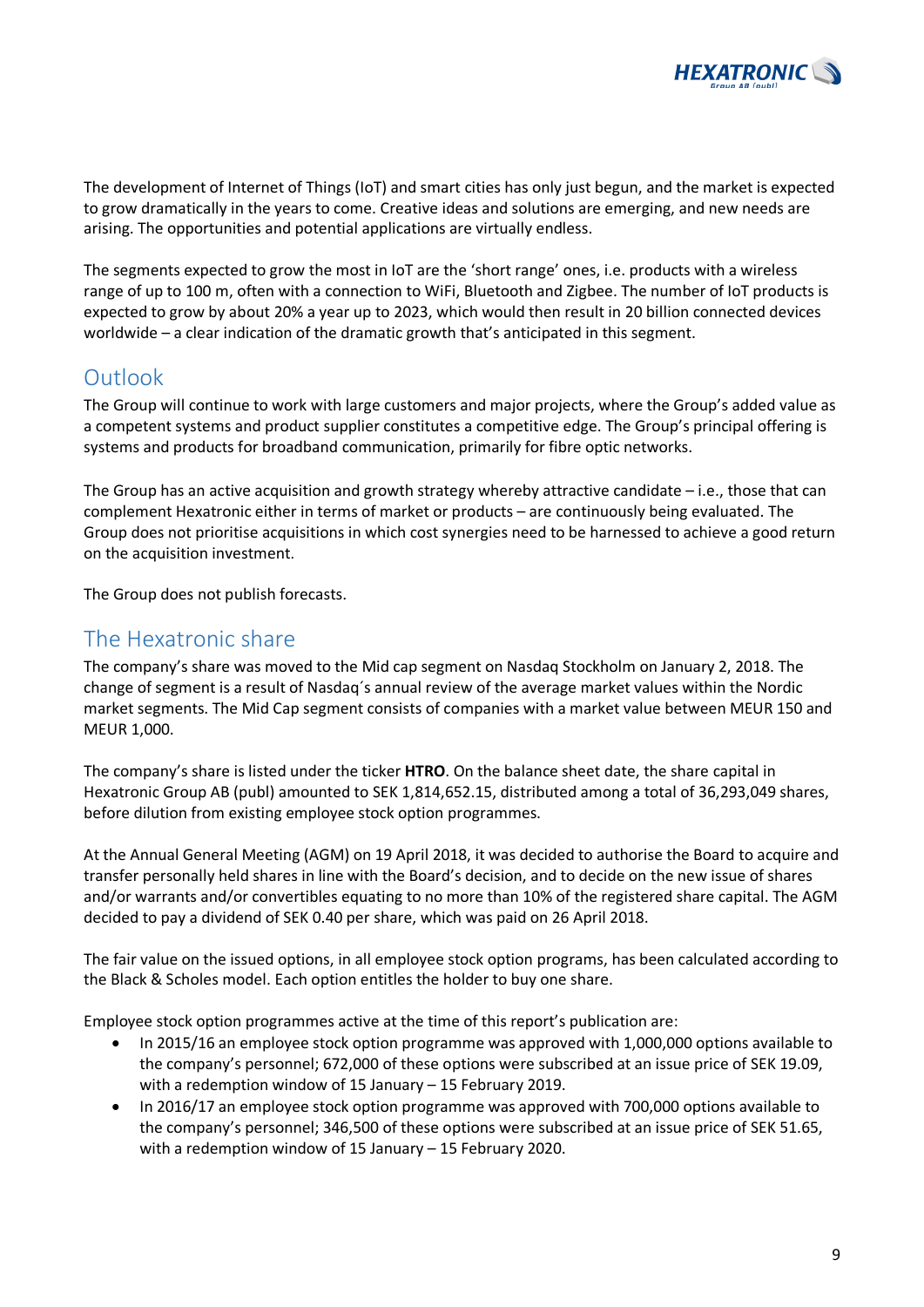

• In 2018 an employee stock option programme was approved with 1,000,000 options available to the company's personnel; 428,000 of these options were subscribed at an issue price of SEK 82.20, with a redemption window of 15 May – 15 June 2021.



### Share price development in the past 12 months (SEK)

The company's market value at the end of the period was MSEK 1,624.

The number of shareholders at period end, 8,713, is based on data from Euroclear. The shareholder structure of Hexatronic Group AB (publ) on 30 September 2018 is shown in the table below.

| Shareholder                               | No. of shares | Capital & votes % |
|-------------------------------------------|---------------|-------------------|
| Accendo Capital                           | 4,658,447     | 12.8%             |
| Jonas Nordlund, privately and corporately | 2,989,841     | 8.2%              |
| Handelsbanken Funds                       | 2,850,000     | 7.9%              |
| Fondita Nordic Micro Cap                  | 1,800,000     | 5.0%              |
| Martin Åberg and Erik Selin via Chirp AB  | 1,785,872     | 4.9%              |
| Swedbank Robur, West Fund                 | 1,342,039     | 3.7%              |
| <b>Avanza Pension - Insurance Company</b> | 1,210,847     | 3.3%              |
| Göran Nordlund, privately and corporately | 1,187,454     | 3.3%              |
| Nordea Funds                              | 1,017,762     | 2.8%              |
| Henrik Larsson Lyon                       | 791,666       | 2.2%              |
| Other shareholders                        | 16,659,121    | 45.9%             |
| <b>Total outstanding shares</b>           | 36,293,049    | 100.0%            |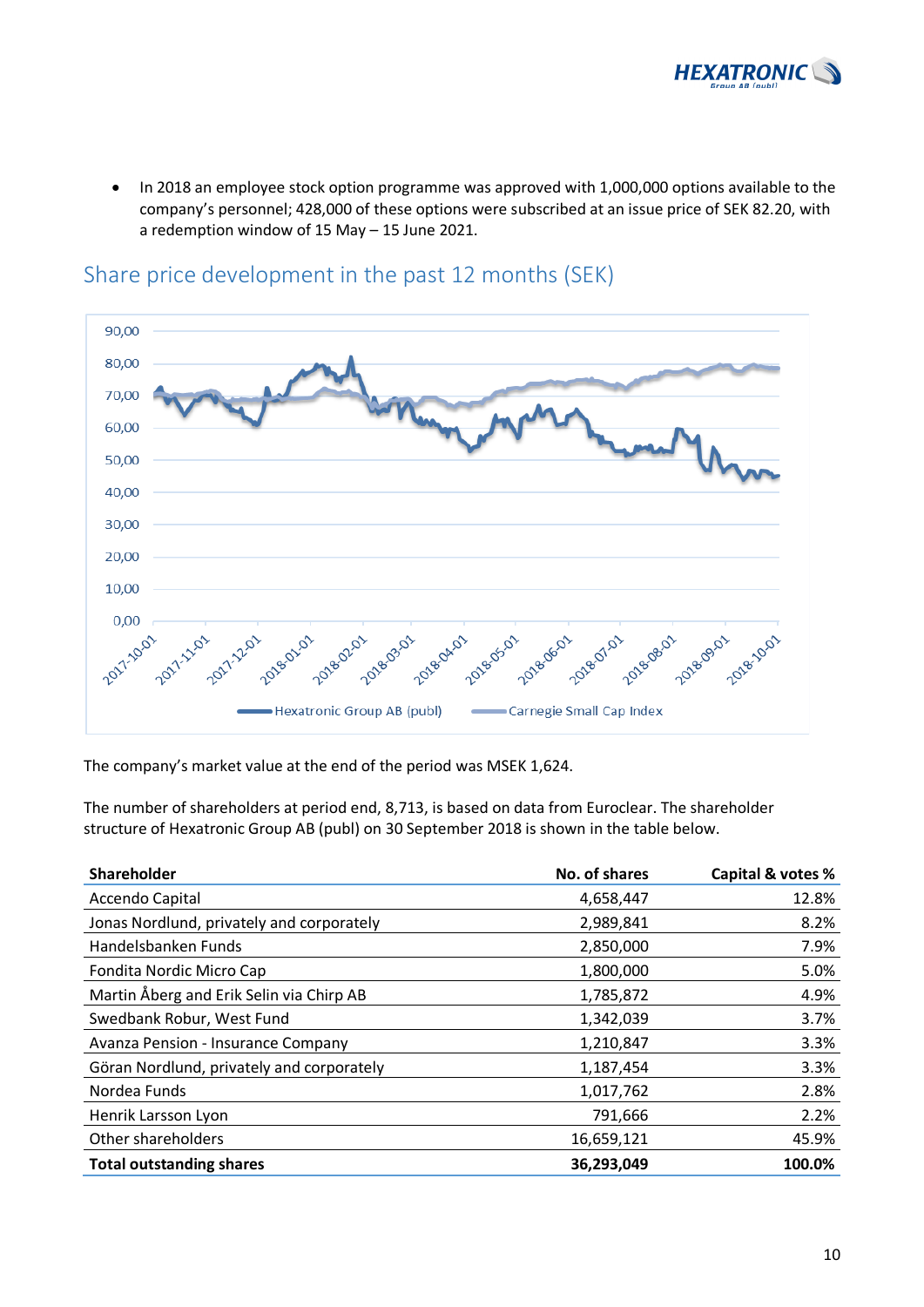

# Other information

### Publication

This information comprises disclosures that Hexatronic Group AB (publ) must publish according to the EU Market Abuse Regulation and the Swedish Securities Market Act. The information was submitted for publication, under responsibility of the contact person named below, on 7 November 2018 at 08:00 CET.

### Financial calendar

Interim Report July-September 2018: 7 November 2018 Year-End Report: 22 February 2019 Interim Report January-March 2019: 3 May 2019 Interim Report April-June 2019: 16 August 2019 Interim Report July-September 2019: 6 November 2019

### Annual General Meeting

The AGM will be held on 9 May 2019.

Please direct any questions to:

- Henrik Larsson Lyon, President and CEO, + 46 (0)70-650 34 00
- Lennart Sparud, CFO, + 46 (0)70-558 66 04

The Board of Directors and President hereby confirm that this interim report provides a true and fair overview of the business, financial position and results of the Parent Company and the Group, and describes significant risks and uncertainty factors with which the Parent Company and the companies forming the Group are faced.

Gothenburg, 7 November 2018

Anders Persson Erik Selin Chairman Board member

Board member Board member

Jaakko Kivinen Malin Frenning (Malin Frenning) waa meesta waa madaxwee Malin Frenning

Malin Persson **Malin Persson** Henrik Larsson Lyon Board member **President and CEO** 

This interim report has been reviewed by the company's auditor.

*Hexatronic Group AB (publ) is a group that develops, markets and delivers products, components and system solutions with the main focus on the fiber optic market. Hexatronic offers a wide range of innovative system and product solutions mainly for passive fiber optic infrastructure with global trademarks like Ribbonet®, Micronet™, Drytech™, Lightmate®, FibreHub™, Matrix, Viper, Stingray and Wistom®. The Group has its headquarters in Gothenburg, Sweden and has sales offices and/or subsidiaries in Sweden, Norway, Finland, United Kingdom, Germany, China, New Zealand and the US. The Group is listed on Nasdaq Stockholm under the ticker HTRO. For more information, visit www.hexatronicgroup.com.*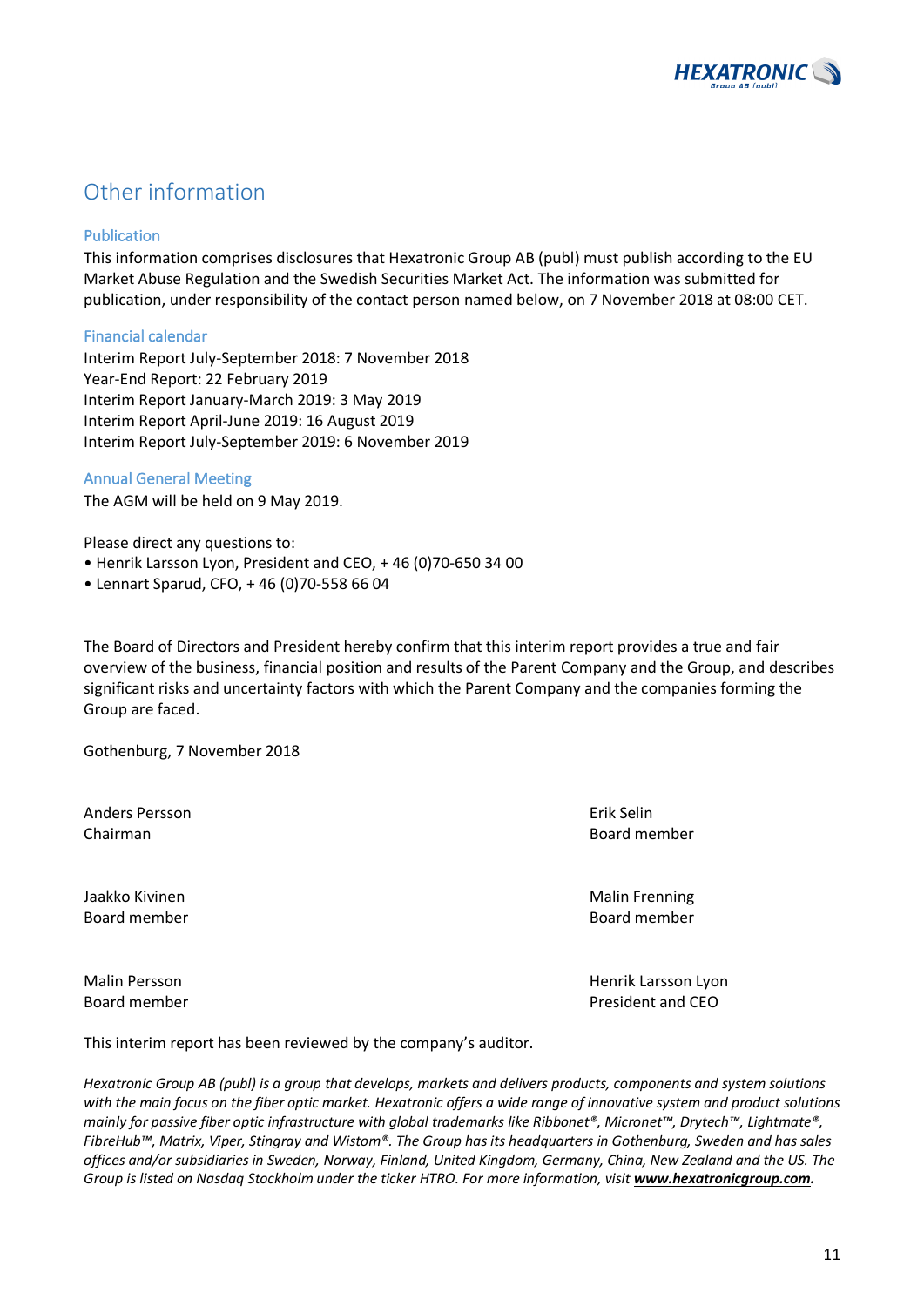

# Auditor's report

Hexatronic Group AB (publ) corp. reg. no. 556168-6360

### Introduction

We have reviewed the condensed interim financial information (interim report) of Hexatronic Group AB (publ) as of September 30, 2018 and the nine-month period then ended. The board of directors and the CEO are responsible for the preparation and presentation of the interim financial information in accordance with IAS 34 and the Swedish Annual Accounts Act. Our responsibility is to express a conclusion on this interim report based on our review.

#### Scope of Review

We conducted our review in accordance with the International Standard on Review Engagements ISRE 2410, Review of Interim Report Performed by the Independent Auditor of the Entity. A review consists of making inquiries, primarily of persons responsible for financial and accounting matters, and applying analytical and other review procedures.

A review is substantially less in scope than an audit conducted in accordance with International Standards on Auditing, ISA, and other generally accepted auditing standards in Sweden. The procedures performed in a review do not enable us to obtain assurance that we would become aware of all significant matters that might be identified in an audit. Accordingly, we do not express an audit opinion.

### Conclusion

Based on our review, nothing has come to our attention that causes us to believe that the interim report is not prepared, in all material respects, in accordance with IAS 34 and the Swedish Annual Accounts Act, regarding the Group, and with the Swedish Annual Accounts Act, regarding the Parent Company.

Gothenburg, November 7, 2018

Öhrlings PricewaterhouseCoopers AB

Johan Palmgren Authorized Public Accountant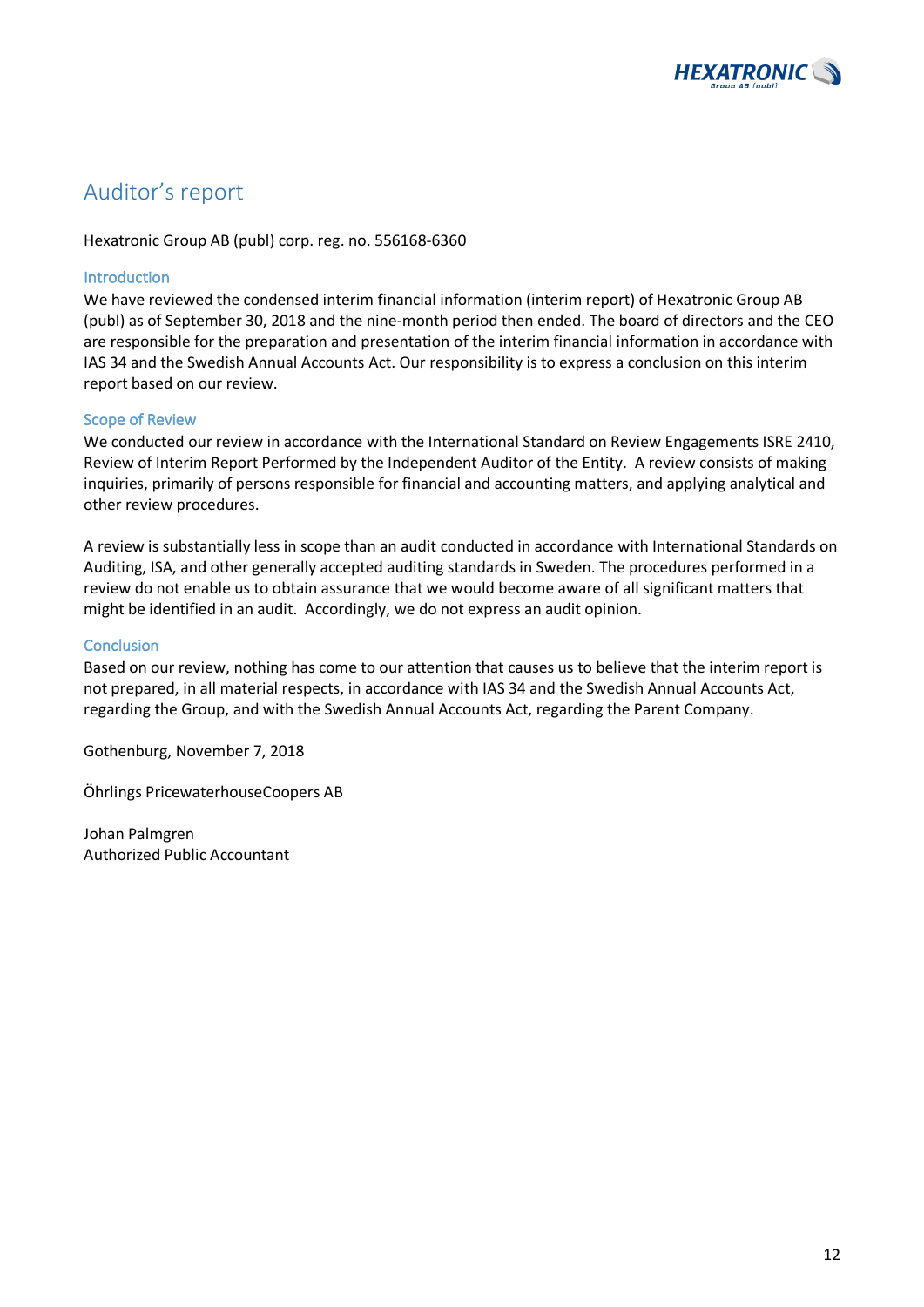

### **Consolidated income statement (SEK thousand) <b>Quarter Quarter Quarter Period Period Full year**

|                                                                            | 180701              | 170701             | 180101              | 170101              | 170101               |
|----------------------------------------------------------------------------|---------------------|--------------------|---------------------|---------------------|----------------------|
|                                                                            | 180930              | 170930             | 180930              | 170930              | 171231               |
| Revenue                                                                    |                     |                    |                     |                     |                      |
| Net sales                                                                  | 403,787             | 336,940            | 1,154,609           | 974,425             | 1,299,419            |
| Other operating income                                                     | 977                 | 1,964              | 2,537               | 1,915               | 19,003               |
|                                                                            | 404,764             | 338,903            | 1,157,146           | 976,340             | 1,318,423            |
| Operating expenses                                                         |                     |                    |                     |                     |                      |
| Raw materials and goods for resale                                         | $-224,854$          | $-193,220$         | $-642,122$          | -547,254            | $-728,476$           |
| Other external costs                                                       | $-68,657$           | $-41,827$          | $-186,290$          | $-124,678$          | $-176,801$           |
| Personnel costs                                                            | $-68,345$           | $-59,865$          | $-221,505$          | $-189,147$          | $-259,950$           |
| Other operating expenses                                                   | 0                   | $-1,131$           | 0                   | $-2,191$            | $-2,191$             |
| Earnings before interest, taxes, depreciation and<br>amortisation (EBITDA) | 42,909              | 42,859             | 107,229             | 113,070             | 151,004              |
| Depreciation of tangible assets and amortisation of<br>intangible assets   |                     |                    |                     |                     |                      |
| <b>Operating result</b>                                                    | $-11,641$<br>31,268 | $-7,152$<br>35,708 | $-32,045$<br>75,183 | $-21,218$<br>91,851 | $-28,704$<br>122,300 |
| <b>Result from financial items</b>                                         |                     |                    |                     |                     |                      |
| Financial income                                                           | $\mathbf 0$         | 17                 | $\mathbf 0$         | 78                  | 230                  |
| Financial expenses                                                         | $-1,429$            | 0                  | $-7,078$            | $-3,832$            | $-6,399$             |
|                                                                            |                     |                    |                     |                     |                      |
| <b>Result after financial items</b>                                        | 29,839              | 35,725             | 68,106              | 88,097              | 116,130              |
| Income taxes                                                               | $-8,031$            | $-8,880$           | $-15,162$           | $-21,352$           | $-25,699$            |
| Net result for the period                                                  | 21,807              | 26,845             | 52,944              | 66,745              | 90,432               |
| Attributable to:                                                           |                     |                    |                     |                     |                      |
| Parent Company shareholders                                                | 21,807              | 26,845             | 52,944              | 66,745              | 90,432               |
| <b>Earnings per share</b>                                                  |                     |                    |                     |                     |                      |
| Earnings per share before dilution (SEK)                                   | 0.60                | 0.74               | 1.46                | 1.85                | 2.50                 |
| Earnings per share after dilution (SEK)                                    | 0.58                | 0.71               | 1.40                | 1.76                | 2.38                 |
|                                                                            |                     |                    |                     |                     |                      |
| Consolidated statement of comprehensive income                             | Quarter             | Quarter            | <b>Period</b>       | Period              | <b>Full year</b>     |
|                                                                            | 180701              | 170701             | 180101              | 170101              | 170101               |
|                                                                            | 180930              | 170930             | 180930              | 170930              | 171231               |
| Result for the period                                                      | 21,807              | 26,845             | 52,944              | 66,745              | 90,432               |
| Items which can later be recovered in the income statement                 |                     |                    |                     |                     |                      |
| <b>Translation differences</b>                                             | $-4,318$            | $-1,938$           | 10,716              | $-2,709$            | $-2,687$             |
| Cash flow hedge                                                            | 0                   | 0                  | 3,077               | 0                   | $-3,077$             |
| Other comprehensive income for the period                                  | $-4,318$            | $-1,938$           | 13,793              | $-2,709$            | $-5,765$             |
| Comprehensive income for the period                                        | 17,489              | 24,907             | 66,737              | 64,036              | 84,667               |
| <b>Attributable to:</b>                                                    |                     |                    |                     |                     |                      |
| Parent Company shareholders                                                | 17,489              | 24,907             | 66,737              | 64,036              | 84,667               |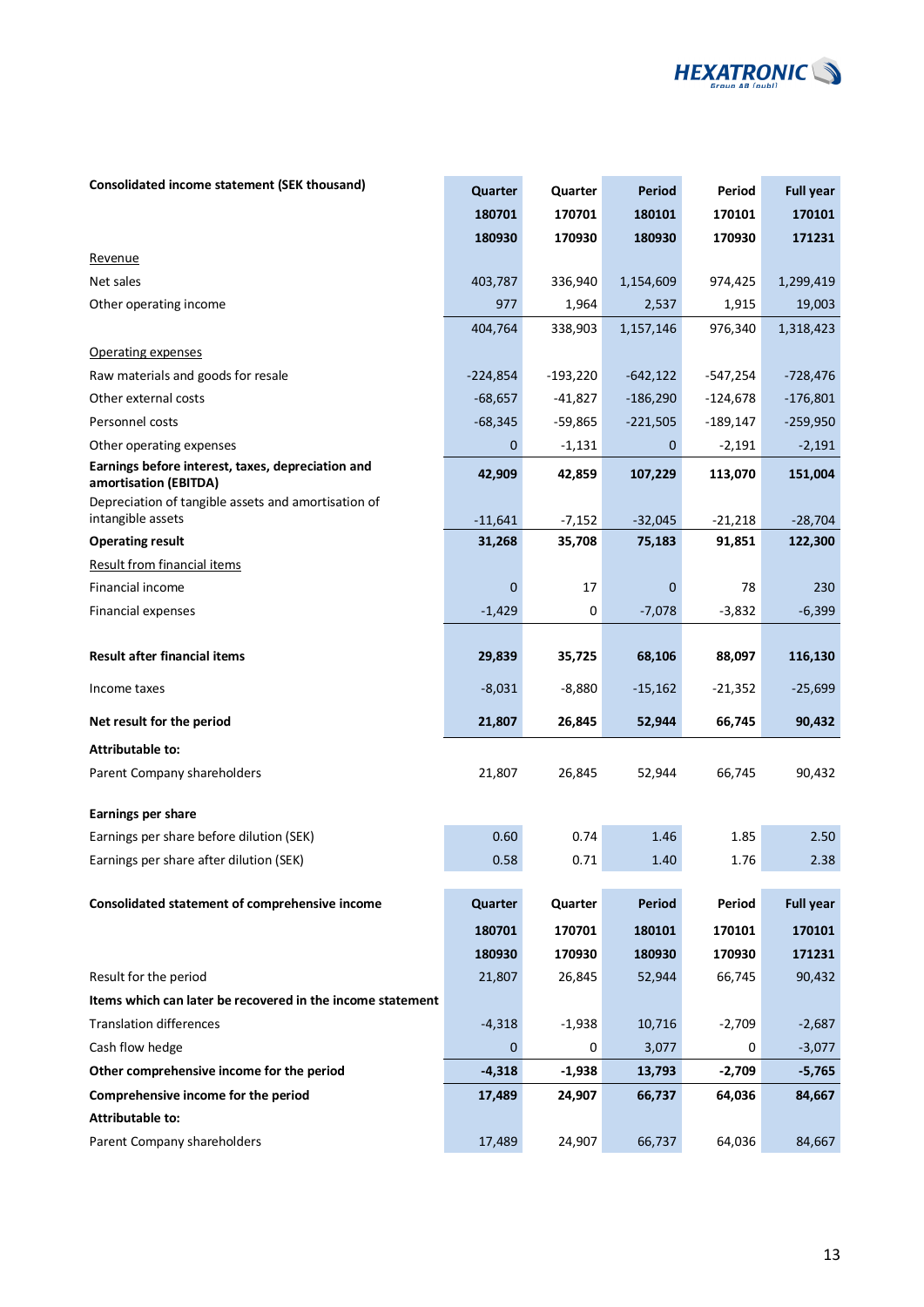

| <b>Consolidated balance sheet (SEK thousand)</b> |            |            |            |
|--------------------------------------------------|------------|------------|------------|
|                                                  | 2018-09-30 | 2017-09-30 | 2017-12-31 |
| <b>Assets</b>                                    |            |            |            |
| Non-current assets                               |            |            |            |
|                                                  |            |            |            |
| Intangible assets                                | 328,248    | 121,011    | 118,585    |
| Tangible assets                                  | 133,576    | 92,365     | 93,933     |
| <b>Financial assets</b>                          | 982        | 286        | 312        |
| <b>Total non-current assets</b>                  | 462,805    | 213,663    | 212,830    |
|                                                  |            |            |            |
| <b>Current assets</b>                            |            |            |            |
| Inventories                                      | 337,673    | 220,951    | 236,925    |
|                                                  |            |            |            |
| Current receivables                              |            |            |            |
| Accounts receivable                              | 312,957    | 270,998    | 204,062    |
| Other receivables                                | 3,334      | 1,983      | 1,649      |
| Prepaid expenses and accrued income              | 19,820     | 13,709     | 13,394     |
| <b>Total current receivables</b>                 | 336,111    | 286,691    | 219,104    |
|                                                  |            |            |            |
| Liquid assets                                    | 59,810     | 61,710     | 108,239    |
|                                                  |            |            |            |
| <b>Total current assets</b>                      | 733,593    | 569,352    | 564,268    |
| <b>Total assets</b>                              | 1,196,398  | 783,015    | 777,098    |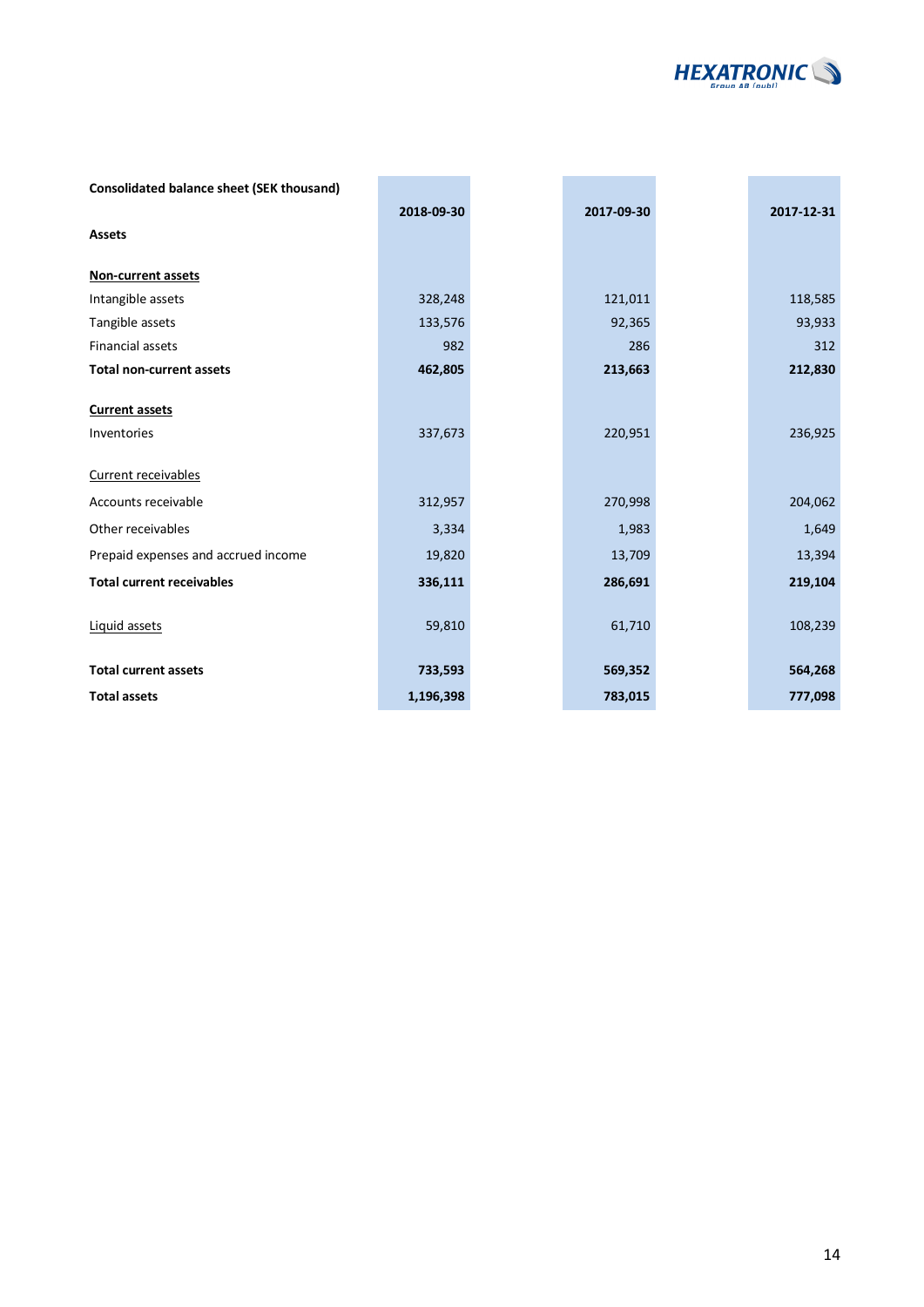

| <b>Consolidated balance sheet (SEK thousand)</b>                         |            |            |            |
|--------------------------------------------------------------------------|------------|------------|------------|
|                                                                          | 2018-09-30 | 2017-09-30 | 2017-12-31 |
| <b>Equity</b>                                                            |            |            |            |
| Equity attributable to Parent Company<br>shareholders                    |            |            |            |
| Share capital                                                            | 1,815      | 1,807      | 1,809      |
| Other contributed capital                                                | 195,165    | 184,301    | 186,077    |
| Reserves                                                                 | 5,079      | $-5,327$   | $-8,714$   |
| Result brought forward, including comprehensive<br>Income for the period | 274,559    | 212,401    | 236,087    |
| <b>Equity</b>                                                            | 476,617    | 393,182    | 415,259    |
| Non-current liabilities<br>Liabilities to credit institutions            | 290,236    | 76,408     | 70,530     |
| Deferred tax                                                             | 37,176     | 31,133     | 35,372     |
| <b>Total non-current liabilities</b>                                     | 327,412    | 107,541    | 105,903    |
| <b>Current liabilities</b>                                               |            |            |            |
| Liabilities to credit institutions                                       | 43,286     | 17,633     | 23,510     |
| <b>Overdraft facilities</b>                                              | 25,306     | 0          | $\Omega$   |
| Accounts payable                                                         | 200,896    | 147,093    | 140,886    |
| Provisions                                                               | 3,000      | 5,000      | 3,000      |
| <b>Current tax liabilities</b>                                           | 3,890      | 19,498     | 11,779     |
| Other liabilities                                                        | 63,802     | 47,143     | 26,215     |
| Accrued expenses and deferred income                                     | 52,189     | 45,926     | 50,546     |
| <b>Total current liabilities</b>                                         | 392,369    | 282,292    | 255,936    |
| Total equity, provisions and liabilities                                 | 1,196,398  | 783,015    | 777,098    |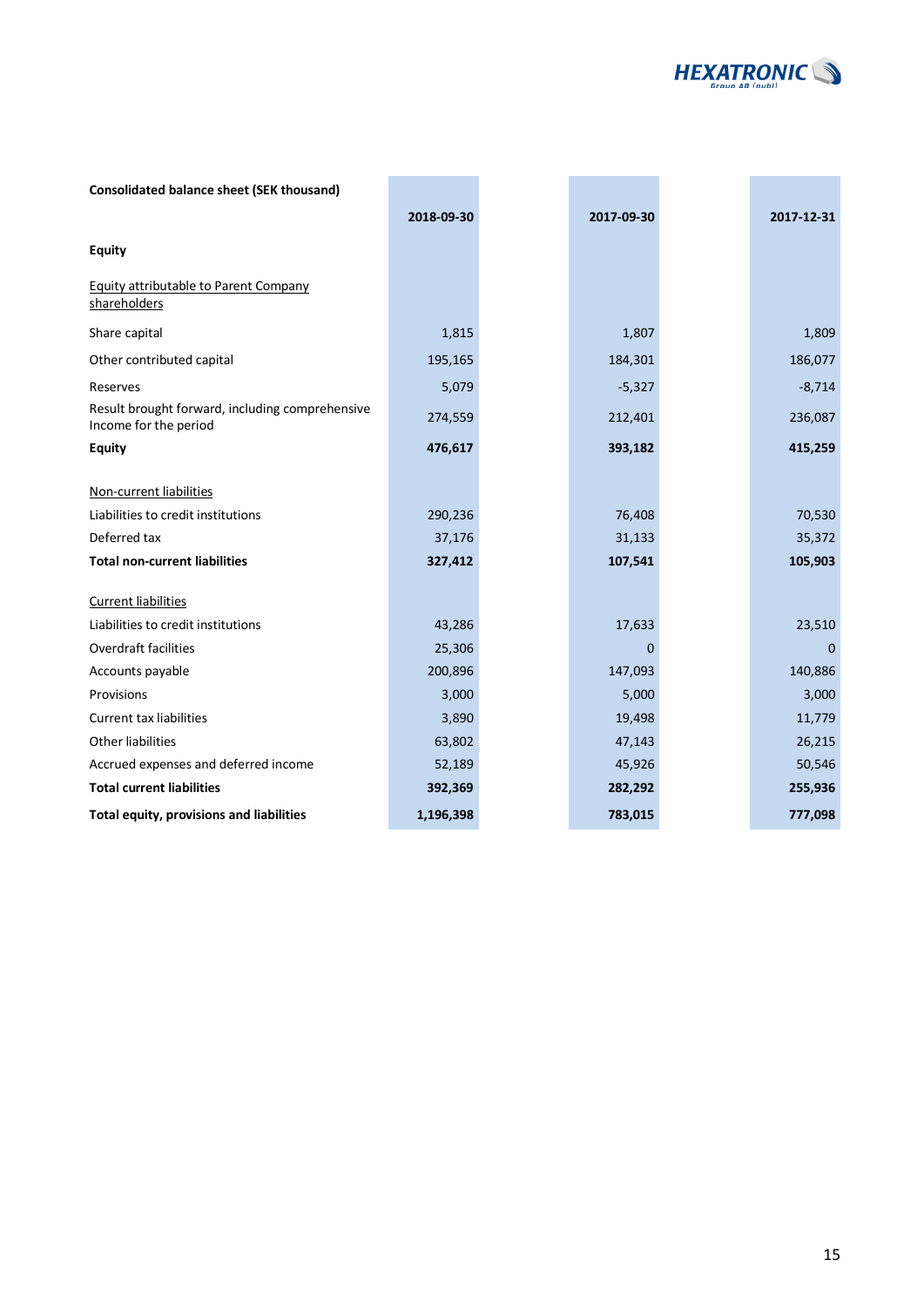

| Consolidated statement of changes in equity (SEK<br>thousand)        | <b>Share capital</b> | Other capital<br>contributions | <b>Reserves</b> | <b>Result</b><br>brought<br>forward,<br>including<br>result for the<br>period | <b>Total equity</b> |
|----------------------------------------------------------------------|----------------------|--------------------------------|-----------------|-------------------------------------------------------------------------------|---------------------|
| Balance brought forward as of 1 January 2017                         | 1,807                | 182,924                        | $-158$          | 145,774                                                                       | 330,347             |
| Result for the period                                                | $\Omega$             | $\Omega$                       | $-2,792$        | 90,432                                                                        | 87,640              |
| Other comprehensive income                                           | $\mathbf 0$          | 0                              | $-5,765$        | $-118$                                                                        | $-5,883$            |
| <b>Total comprehensive income</b>                                    | $\mathbf{0}$         | 0                              | $-8,556$        | 90,313                                                                        | 81,757              |
| New share issue relating to business acquisitions                    | $\overline{2}$       | 1,627                          | 0               | 0                                                                             | 1,629               |
| Employee stock option programme                                      | $\overline{0}$       | 1,526                          | 0               | 0                                                                             | 1,526               |
| Total transactions with shareholders, reported<br>directly in equity | $\overline{2}$       | 3,153                          | 0               | 0                                                                             | 3,155               |
| Balance carried forward as of 31 December 2017*                      | 1,809                | 186,077                        | $-8,714$        | 236,087                                                                       | 415,259             |
| Balance brought forward as of 1 January 2018                         | 1,809                | 186,077                        | $-8,714$        | 236,087                                                                       | 415,259             |
| Result for the period                                                | $\overline{0}$       | 0                              | $\mathbf 0$     | 52,944                                                                        | 52,944              |
| Other comprehensive income                                           | $\mathbf 0$          | 0                              | 13,793          | 0                                                                             | 13,793              |
| <b>Total comprehensive income</b>                                    | $\mathbf{0}$         | $\mathbf 0$                    | 13,793          | 52,944                                                                        | 66,737              |
| New share issue relating to business acquisitions                    | 6                    | 7,033                          | $\Omega$        | 0                                                                             | 7,039               |
| Employee stock option programme                                      | $\Omega$             | 2,055                          | $\Omega$        | 0                                                                             | 2,055               |
| Dividends paid                                                       | $\Omega$             | 0                              | 0               | $-14,473$                                                                     | $-14,473$           |
| Total transactions with shareholders, reported<br>directly in equity | 6                    | 9,088                          | 0               | $-14,473$                                                                     | $-5,378$            |
| Balance carried forward as of 30 September 2018                      | 1,815                | 195,165                        | 5,079           | 274,559                                                                       | 476,617             |

\* Other capital contributions have been decreased and result brought forward including result for the period has been increased by MSEK 4.751, compared to the last annual report regarding incorrect accounting of adjustment within the item Equity.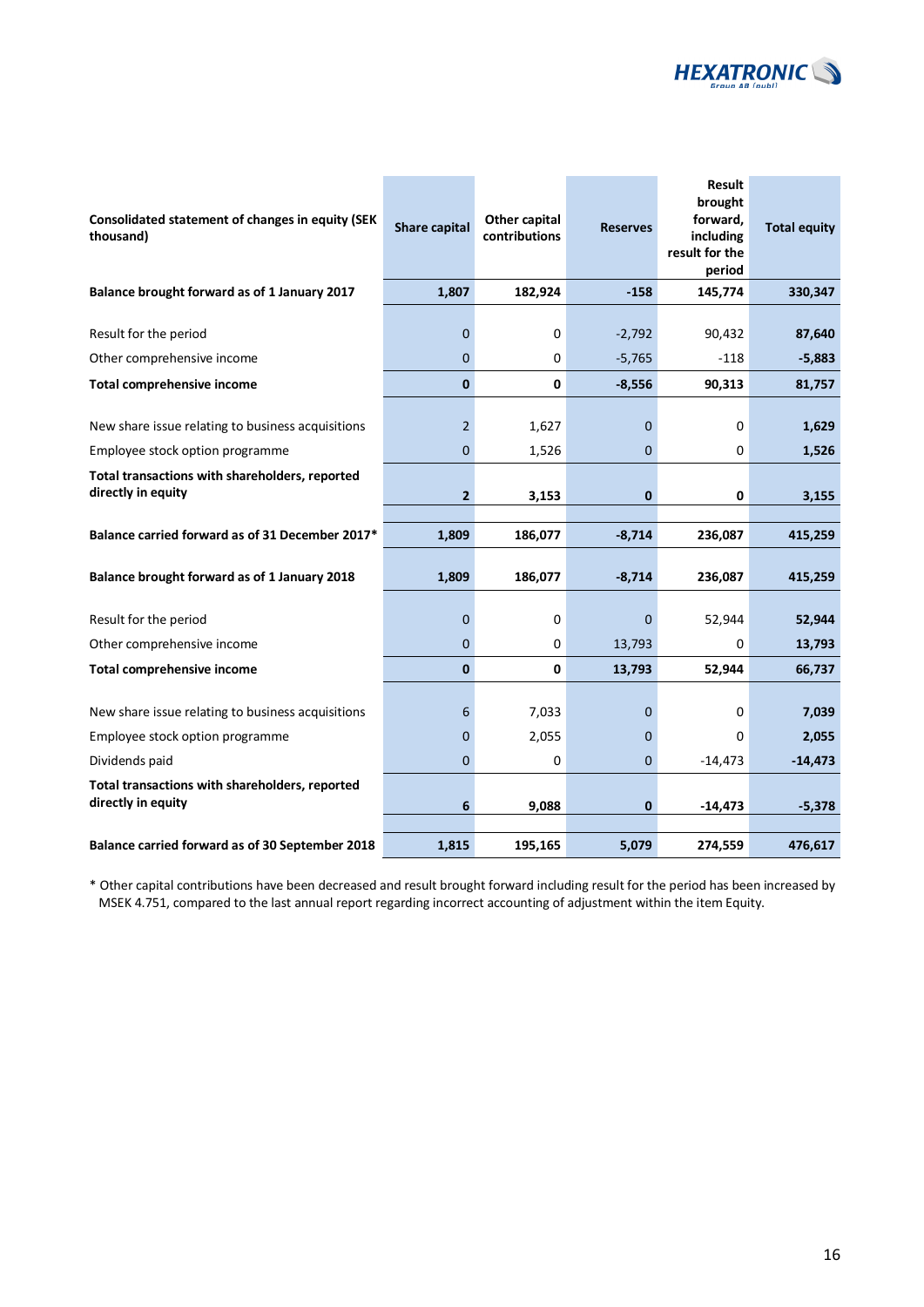

#### **Consolidated statement of cash flows (SEK thousand) Quarter Quarter Period Period Full year**

|                                                                          | 180701    | 170701   | 180101     | 170101    | 170101      |
|--------------------------------------------------------------------------|-----------|----------|------------|-----------|-------------|
|                                                                          | 180930    | 170930   | 180930     | 170930    | 171231      |
| Operating result                                                         | 31,268    | 35,708   | 75,183     | 91,851    | 122,300     |
| Items not affecting cash flow                                            | 8,202     | 1,985    | 32,000     | 10,948    | 16,534      |
| Interest received                                                        | 0         | 9        | 92         | 12        | 164         |
| Interest paid                                                            | $-1,892$  | 1,955    | $-5,129$   | 905       | $-2,025$    |
| Income tax paid                                                          | $-9,559$  | $-7,477$ | $-26,219$  | $-8,822$  | $-16,299$   |
| Cash flow from operating activities before<br>changes in working capital | 28,019    | 32,181   | 75,927     | 94,894    | 120,674     |
| Increase (-)/decrease (+) in inventories                                 | $-24,547$ | 6,275    | $-79,350$  | $-13,957$ | $-29,931$   |
| Increase (-)/decrease (+) in accounts receivable                         | 9,314     | $-9,128$ | $-69,293$  | $-74,662$ | $-7,726$    |
| Increase (-)/decrease (+) in operating receivables                       | $-629$    | 3,270    | $-1,812$   | 7,718     | 8,369       |
| Increase (+)/decrease (-) in accounts payable                            | 7,589     | 15,494   | 41,768     | 41,819    | 35,613      |
| Increase (+)/decrease (-) in operating liabilities                       | $-9,689$  | 6,252    | $-3,262$   | 21,500    | 6,360       |
| Cash flow from changes in working capital                                | $-17,961$ | 22,163   | $-111,948$ | $-17,582$ | 12,684      |
|                                                                          |           |          |            |           |             |
| Cash flow from operating activities                                      | 10,057    | 54,343   | $-36,021$  | 77,312    | 133,358     |
| <b>Investing activities</b>                                              |           |          |            |           |             |
| Acquisition of tangible and intangible assets                            | $-8,016$  | $-1,962$ | $-31,118$  | $-26,459$ | $-33,087$   |
| Acquisition of subsidiaries after deduction of                           |           |          |            |           |             |
| acquired liquid assets                                                   | $-1,062$  | $-4,733$ | $-233,684$ | $-9,692$  | $-12,683$   |
| Cash flow from investing activities                                      | $-9,078$  | $-6,695$ | $-264,802$ | $-36,152$ | $-45,770$   |
| <b>Financing activities</b>                                              |           |          |            |           |             |
| <b>Borrowings</b>                                                        | 0         | 0        | 261,622    | 0         | 0           |
| Amortisation of loans                                                    | 0         | 0        | $-21,720$  | 0         | 0           |
| Changes in overdraft facilities                                          | 8,188     | $-8,403$ | 25,306     | $-20,277$ | $-20,277$   |
| New share issues for the period                                          | 0         | 0        | 1,654      | 1,239     | 1,340       |
| Dividends paid                                                           | 0         |          | $-14,469$  |           | $\mathbf 0$ |
| Cash flow from financing activities                                      | 8,188     | $-8,403$ | 252,394    | $-19,038$ | $-18,937$   |
| Cash flow for the period                                                 | 9,167     | 39,246   | $-48,429$  | 22,122    | 68,650      |
| Liquid assets at the start of the period                                 | 50,643    | 22,465   | 108,239    | 39,589    | 39,588      |
| Liquid assets at the end of the period                                   | 59,810    | 61,710   | 59,810     | 61,710    | 108,239     |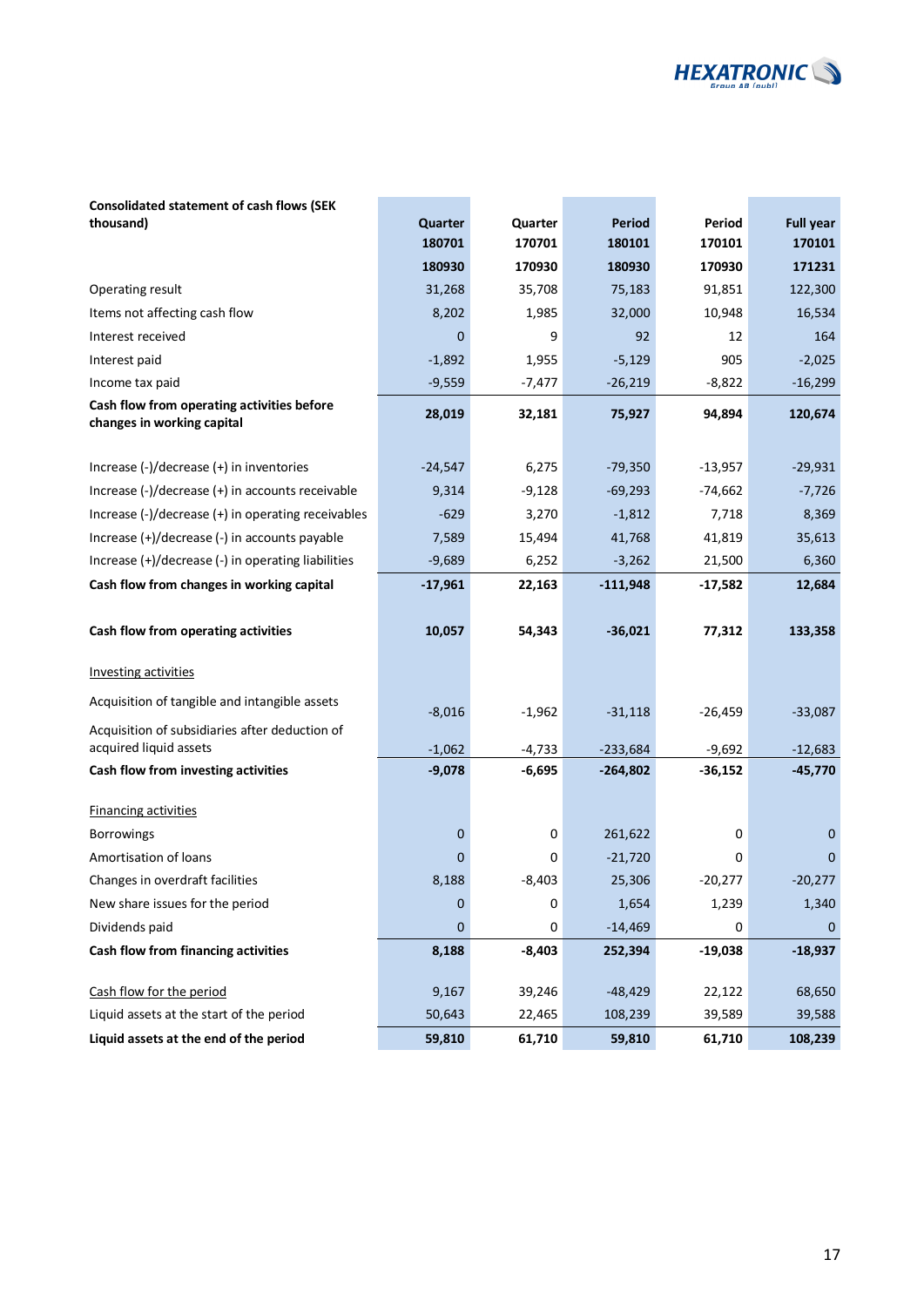

| Key metrics for the Group                      | Quarter    | Quarter    | <b>Period</b> | Period     | Full year  |
|------------------------------------------------|------------|------------|---------------|------------|------------|
|                                                | 180701     | 170701     | 180101        | 170101     | 170101     |
|                                                | 180930     | 170930     | 180930        | 170930     | 171231     |
|                                                |            |            |               |            |            |
| Growth in net sales                            | 20%        | 30%        | 18%           | 34%        | 26%        |
| <b>EBITDA</b> margin                           | 10.6%      | 12.7%      | 9.3%          | 11.6%      | 11.6%      |
| EBITDA margin, 12 months rolling               | 9.8%       | 11.4%      | 9.8%          | 11.4%      | 11.6%      |
| Operating margin                               | 7.7%       | 10.6%      | 6.5%          | 9.4%       | 9.4%       |
| Equity ratio                                   | 39.8%      | 50.2%      | 39.8%         | 50.2%      | 53.4%      |
| Earnings per share before dilution (SEK)       | 0.60       | 0.74       | 1.46          | 1.85       | 2.50       |
| Earnings per share after dilution (SEK)        | 0.58       | 0.71       | 1.40          | 1.76       | 2.38       |
| Net sales per employee (SEK thousand)          | 752        | 884        | 2,286         | 2,605      | 3,456      |
| Result per employee (SEK thousand)             | 41         | 70         | 105           | 178        | 241        |
| Quick ratio                                    | 1.0        | 1.3        | 1.0           | 1.3        | 1.3        |
| Average number of employees                    | 537        | 381        | 505           | 374        | 376        |
| Number of shares at period end before dilution | 36,293,049 | 36,140,785 | 36,293,049    | 36,140,785 | 36,171,677 |
| Average number of shares before dilution       | 36,293,049 | 36,140,785 | 36,225,620    | 36,140,785 | 36,148,508 |
| Average number of shares after dilution        | 37,857,866 | 37,662,408 | 37,790,437    | 37,820,098 | 37,942,528 |

For the definition of key metrics, see the Annual Report for 2016/17.

The key metrics presented are deemed essential to describing the Group's development as they both constitute the Group's financial objectives (growth in net sales, EBITDA margin, equity ratio) and are the key metrics by which the Group is governed. Several key metrics are considered relevant to investors, such as earnings per share and the number of shares. Other key metrics are presented in order to provide different perspectives on how the Group is developing and are therefore deemed to be of benefit to the reader.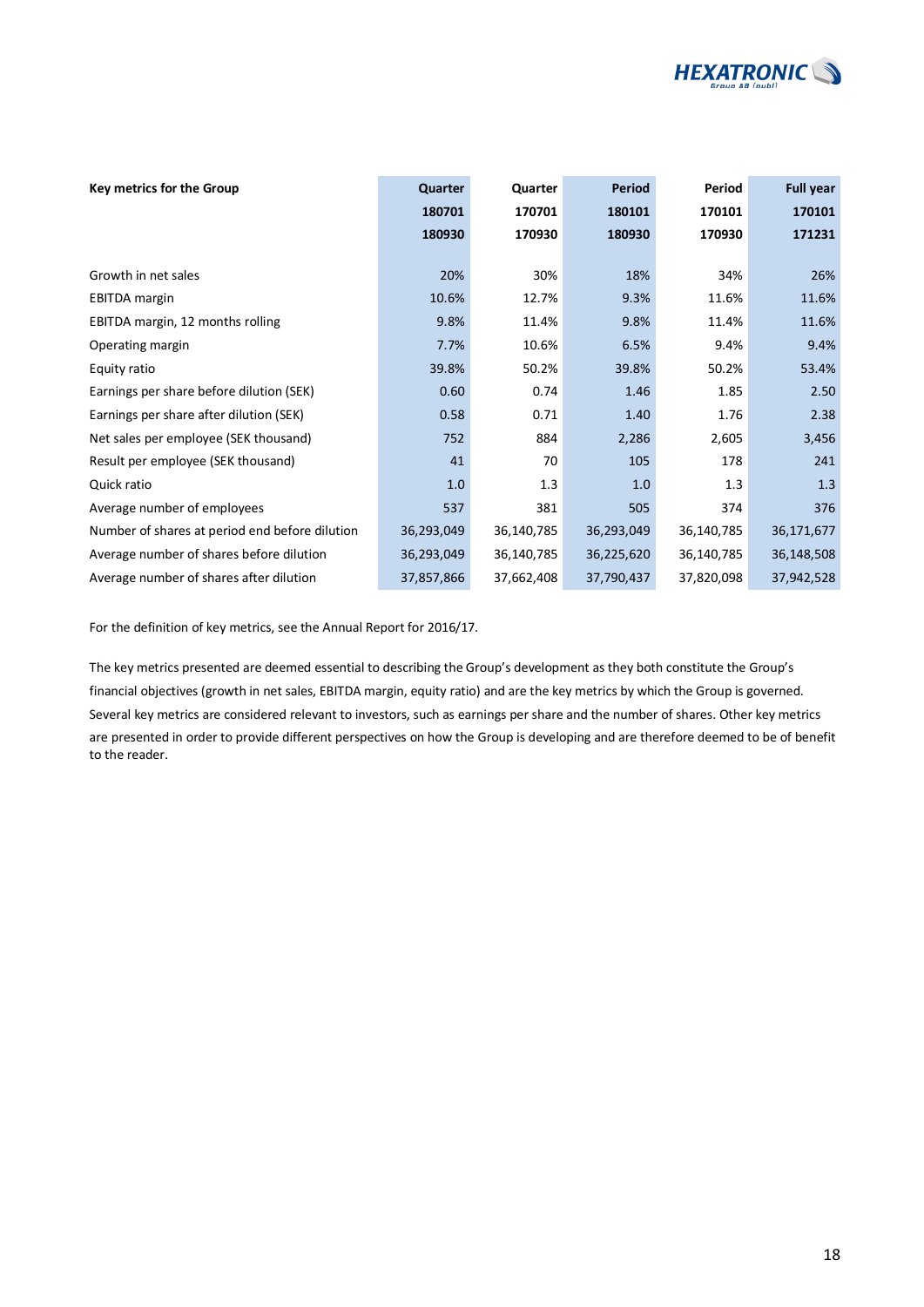

| Parent Company income statement (SEK thousand)                             | Period      | <b>Period</b> |
|----------------------------------------------------------------------------|-------------|---------------|
|                                                                            | 180101      | 170101        |
|                                                                            | 180930      | 170930        |
| Revenue                                                                    |             |               |
| Net sales                                                                  | 18,096      | 15,227        |
|                                                                            | 18,096      | 15,227        |
| Operating expenses                                                         |             |               |
| Other external costs                                                       | $-17,376$   | $-8,650$      |
| Personnel costs                                                            |             | $-15,505$     |
|                                                                            | $-16,769$   |               |
| Earnings before interest, taxes, depreciation and<br>amortisation (EBITDA) | $-16,049$   | $-8,928$      |
| Depreciation of tangible assets                                            | $-161$      | $-168$        |
|                                                                            |             |               |
| <b>Operating result</b>                                                    | $-16,211$   | $-9,096$      |
| <b>Result from financial items</b>                                         |             |               |
| Interest income                                                            | 774         | 1,242         |
| Interest expenses                                                          | $-6,332$    | $-1,969$      |
|                                                                            |             |               |
| <b>Result after financial items</b>                                        | $-21,769$   | $-9,823$      |
| Appropriations                                                             | $\mathbf 0$ | $\mathbf{0}$  |
| <b>Result before tax</b>                                                   | $-21,769$   | $-9,823$      |
| Tax on profit for the period                                               | 95          | 13            |
|                                                                            |             |               |
| Net result for the period                                                  | $-21,674$   | $-9,810$      |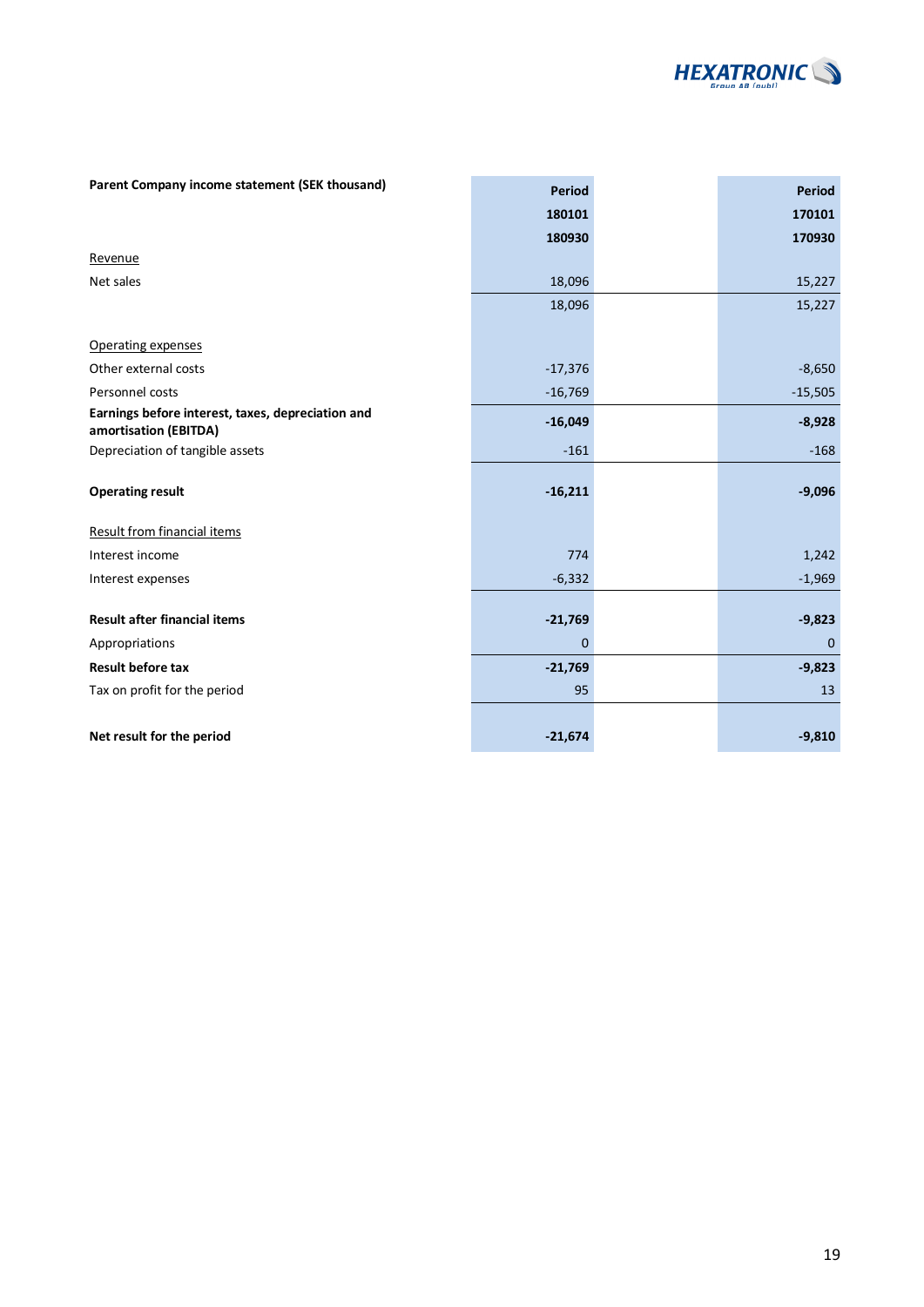

| Parent Company balance sheet (SEK thousand) |            |             |             |
|---------------------------------------------|------------|-------------|-------------|
|                                             | 2018-09-30 | 2017-09-30  | 2017-12-31  |
| <b>Assets</b>                               |            |             |             |
| Tangible assets                             | 601        | 819         | 762         |
| <b>Financial assets</b>                     | 523,814    | 231,016     | 221,847     |
| <b>Total non-current assets</b>             | 524,416    | 231,834     | 222,609     |
| Current receivables                         |            |             |             |
| Receivables from Group companies            | 148,995    | 125,902     | 128,644     |
| Current tax receivables                     | 793        | 740         | 0           |
| Other receivables                           | 2,853      | 421         | 2,871       |
| Prepaid expenses and accrued income         | 1,479      | 1,287       | 1,144       |
| <b>Total current receivables</b>            | 154,121    | 128,350     | 132,659     |
|                                             |            |             |             |
| Cash and bank balances                      | 0          | 21,615      | 51,348      |
| <b>Total current assets</b>                 | 154,121    | 149,965     | 184,007     |
|                                             |            |             |             |
| <b>Total assets</b>                         | 678,536    | 381,800     | 406,616     |
| <b>Equity, provisions and liabilities</b>   |            |             |             |
| Equity                                      | 165,425    | 170,029     | 193,480     |
| Untaxed reserves                            | 6,330      | 3,740       | 6,330       |
| Non-current liabilities                     |            |             |             |
| Liabilities to credit institutions          | 282,249    | 76,408      | 70,530      |
| <b>Total non-current liabilities</b>        | 282,249    | 76,408      | 70,530      |
| <b>Current liabilities</b>                  |            |             |             |
| Liabilities to credit institutions          | 43,286     | 17,633      | 23,510      |
| Overdraft facilities                        | 25,306     | $\pmb{0}$   | $\mathbf 0$ |
| Accounts payable                            | 4,488      | 1,898       | 2,488       |
| Liabilities to Group companies              | 114,195    | 92,341      | 101,166     |
| <b>Current tax liabilities</b>              | 0          | $\mathbf 0$ | 1,050       |
| Other liabilities                           | 30,502     | 14,642      | 1,839       |
| Accrued expenses and deferred income        | 6,755      | 5,108       | 6,222       |
| <b>Total current liabilities</b>            | 224,533    | 131,622     | 136,276     |
| Total equity, provisions and liabilities    | 678,536    | 381,800     | 406,616     |

i.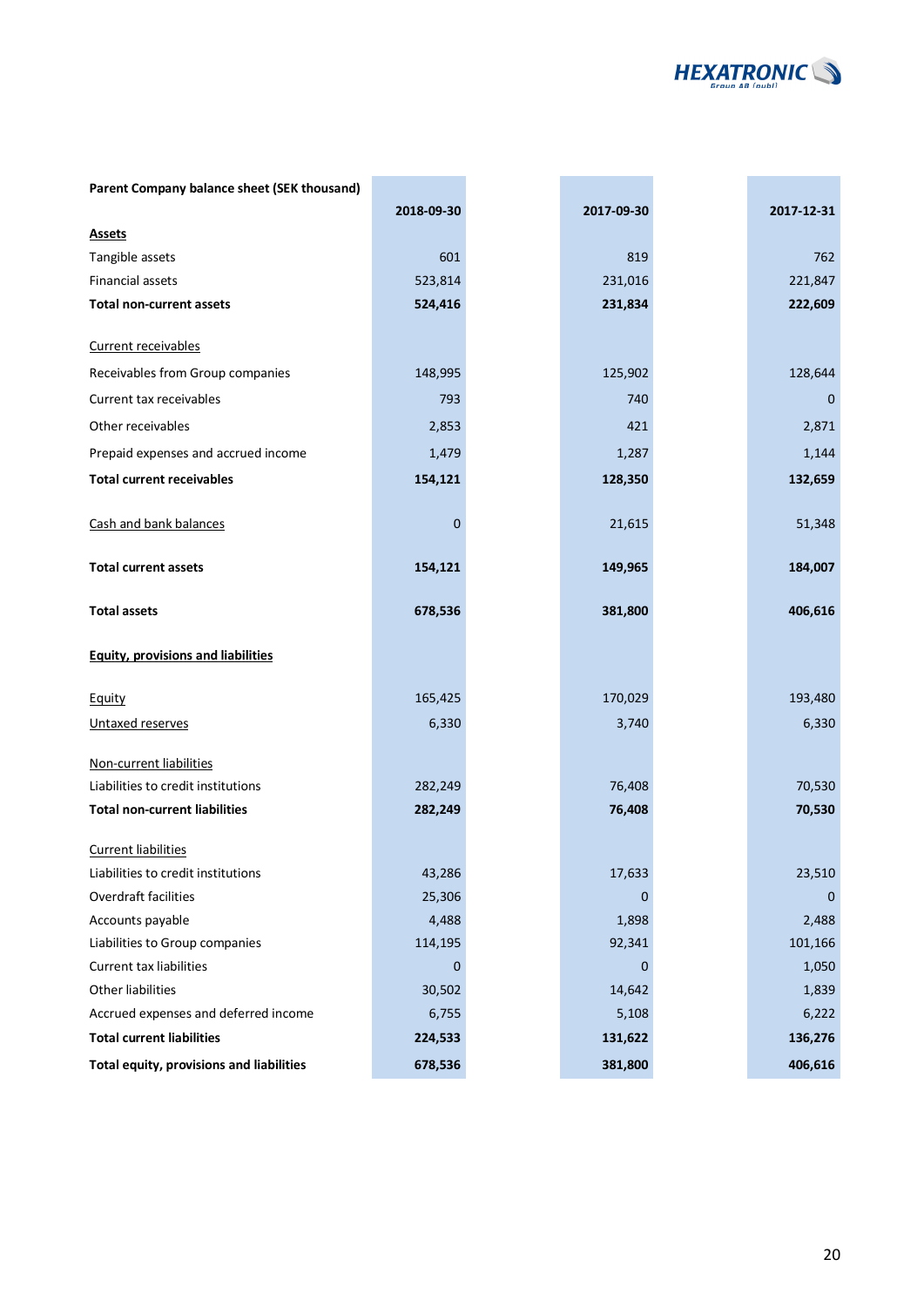

### **NOTES**

### Note 1 General information

Hexatronic Group AB (publ), with corporate identity number 556168-6360, is the Parent Company of the Hexatronic Group. Hexatronic Group AB (publ) is based in Gothenburg at the address Sofierogatan 3A, SE-412 51 Gothenburg, Sweden.

All amounts are in thousands of Swedish kronor (SEK thousand) unless otherwise stated. The figures in parentheses refer to the previous year.

### Note 2 Accounting policies

The consolidated financial statements for Hexatronic Group ("Hexatronic") have been prepared in accordance with International Financial Reporting Standards (IFRS) as adopted by the EU, RFR 1 Supplementary Accounting Rules for Groups and the Swedish Annual Accounts Act. This interim report has been prepared in accordance with IAS 34 Interim Reporting, the Swedish Annual Accounts Act and RFR 1 Supplementary Accounting Rules for Groups.

The Parent Company's financial statements have been prepared in accordance with the Swedish Annual Accounts Act and the Swedish Financial Reporting Board's recommendation RFR 2 Accounting for Legal Entities. The application of RFR 2 means that in its interim report for the legal entity, the Parent Company applies all IFRS and statements adopted by the EU as far as possible within the framework of the Swedish Annual Accounts Act and the Swedish Insurance Act and with regard to the relationship between accounting and taxation.

For full accounting policies, see the Annual Report for 2016/17.

#### **New standards applied from 1 January 2018**

IFRS 9 Financial Instruments and IFRS 15 Revenue from Contracts with Customers are applied from 1 January 2018.

IFRS 9 Financial Instruments replaces IAS 39 Financial Instruments: Recognition and Measurement. IFRS 9 presents a new model for classification and measurement of financial instruments, a forward-looking impairment model based on expected credit losses, and a reformed approach to hedge accounting. The new standard also entails a change in the character of the Group's disclosures relating to financial instruments. The Group has deemed that the standard does not entail any material effects on the consolidated financial statements, and the transition therefore involves no adjustment to the opening balance for 2018.

IFRS 15 establishes principles for reporting useful information to users of financial reports regarding the nature, amount, timing and uncertainty of revenue and cash flows arising from a contract with a customer.

Revenue in the Hexatronic Group's standard operation comprises the sale of goods and services. The Group's sales consist primarily of products, the sale of which is identified at a point in time. The sales that have been identified over time partly comprise training, the extent of which in relation to the Group's total net sales is deemed to involve insignificant amounts and is therefore reported at a point in time, and partly sales of submarine cables which are reported according to the percentage-of-completion method.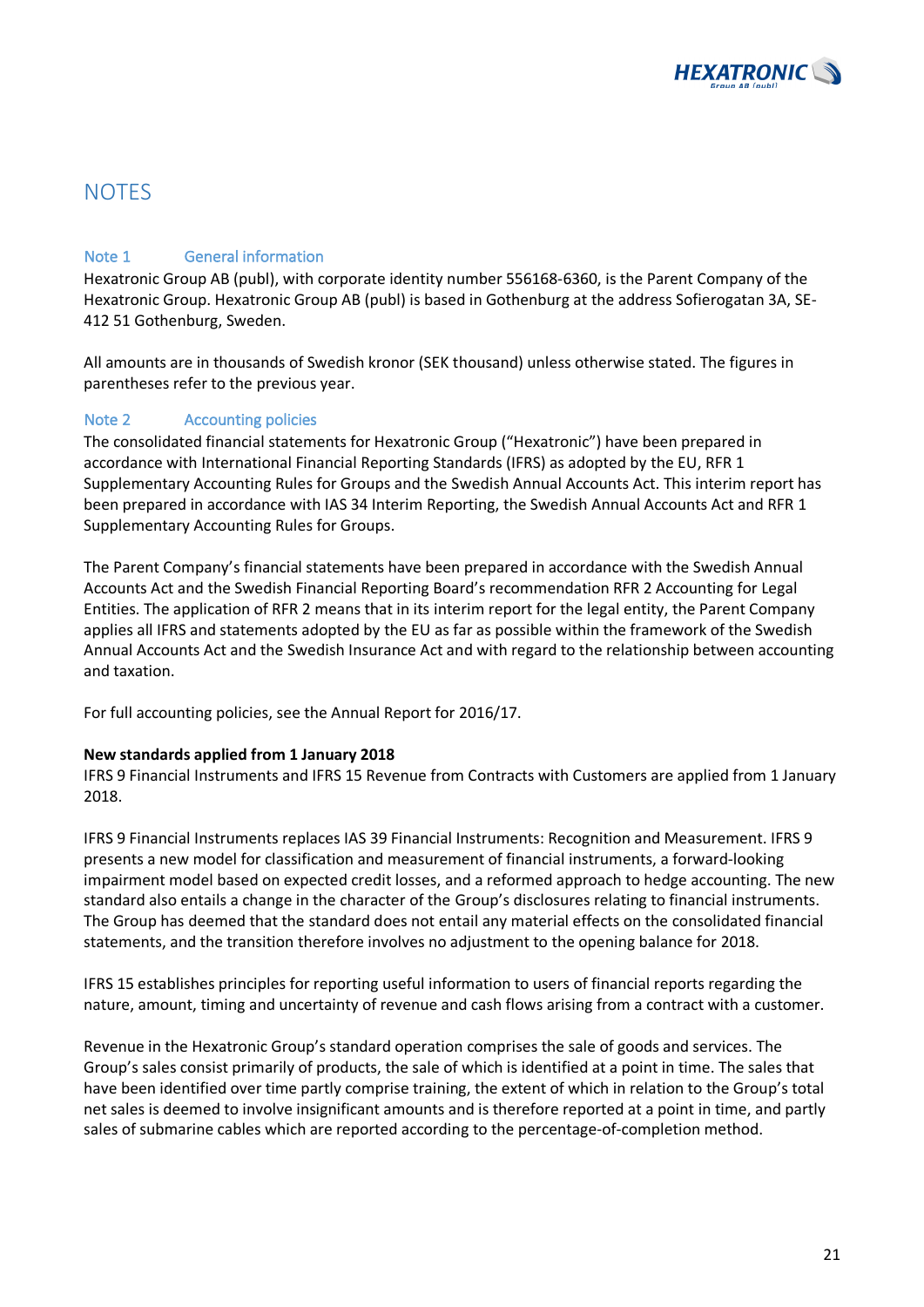

Hexatronic Group meets the requirements that IFRS 15 places on revenue recognition as regards the sale of goods. Since submarine cable contracts occur only to a limited extent, the new standard does not have a significant effect on the Group's accounting. Consequently, the opening balances for 2018 have not been recalculated.

#### **New standards not yet applied**

IFRS 16 Leases will replace IAS 17 Leases and the accompanying interpretations. The standard will be applied from 1 January 2019

The standard entails that all lessee leases are recognised in the balance sheet, with the exception of shortterm leases and leases of low value. Hexatronic's operating leases, as a lessee, primarily relate to the hire of premises.

Implementing the new standard will lead to higher total assets and a positive impact on EBITDA, since lease expenses will be recognised as amortisation and interest expense rather than operating expenses. IFRS 16 will entail a significant impact on the financial statements mainly regarding increase in the balance sheet total, although at this stage the Group is unable to quantify this impact. The standard will be applied using the modified retroactive method, which means that the cumulative effect of the transition to IFRS 16 will be recognised as an adjustment of the opening balance in equity on 1 January 2019.

#### Note 3 Revenue

| <b>January to September 2018</b> |                |                |                 |                    |                |
|----------------------------------|----------------|----------------|-----------------|--------------------|----------------|
|                                  |                | <b>Europe</b>  |                 |                    |                |
|                                  | <b>Nordic</b>  | (excl.         | <b>North</b>    | <b>Rest of the</b> |                |
| <b>Geographical markets</b>      | countries      | Nordic)        | America         | world              | <b>Total</b>   |
| Revenue from external customers  | 517,818        | 165,854        | 273,030         | 197,907            | 1 154,609      |
| Category                         |                |                |                 |                    |                |
| Goods                            | 498,233        | 141,795        | 273,030         | 197,907            | 1 110,965      |
| <b>Services</b>                  | 19,585         | 24,059         | $\underline{0}$ | $\overline{0}$     | 43,644         |
| Total                            | 517,818        | 165,854        | 273,030         | 197,907            | 1 154,609      |
| Time for revenue recognition     |                |                |                 |                    |                |
| At a given time                  | 517,818        | 165,854        | 273,030         | 197,907            | 1 154,609      |
| Over time                        | $\overline{0}$ | $\overline{0}$ | $\overline{0}$  | $\overline{0}$     | $\overline{0}$ |
| Total                            | 517,818        | 165,854        | 273,030         | 197,907            | 1 154,609      |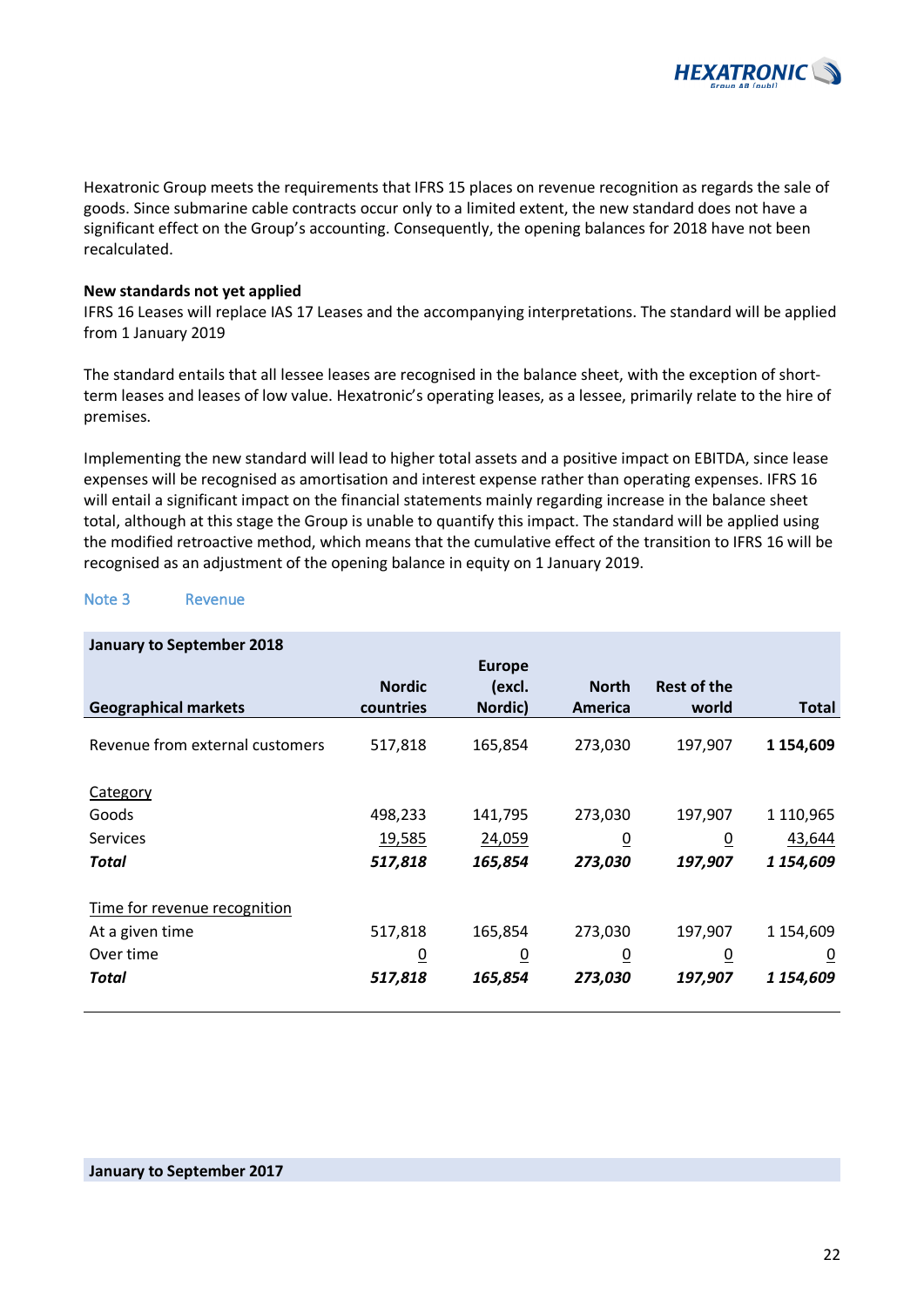

| <b>Geographical markets</b>     | <b>Nordic</b><br>countries | <b>Europe</b><br>(excl.<br>Nordic) | <b>North</b><br>America | <b>Rest of the</b><br>world | <b>Total</b> |
|---------------------------------|----------------------------|------------------------------------|-------------------------|-----------------------------|--------------|
|                                 |                            |                                    |                         |                             |              |
| Revenue from external customers | 669,879                    | 137,862                            | 7,830                   | 158,854                     | 974,425      |
| Category                        |                            |                                    |                         |                             |              |
| Goods                           | 631,951                    | 137,862                            | 7,830                   | 158,854                     | 936,497      |
| <b>Services</b>                 | 37,928                     | $\overline{0}$                     | $\overline{0}$          | $\overline{0}$              | 37,928       |
| Total                           | 669,879                    | 137,862                            | 7,830                   | 158,854                     | 974,425      |
| Time for revenue recognition    |                            |                                    |                         |                             |              |
| At a given time                 | 669,879                    | 137,862                            | 7,830                   | 158,854                     | 974,425      |
| Over time                       | $\overline{0}$             | $\overline{0}$                     | $\overline{0}$          | $\overline{0}$              | <u>0</u>     |
| Total                           | 669,879                    | 137,862                            | 7,830                   | 158,854                     | 974,425      |

### Note 4 Pledged assets

|                                                       | Group   |         | <b>Parent Company</b> |        |         |
|-------------------------------------------------------|---------|---------|-----------------------|--------|---------|
| <b>Pledged assets</b>                                 | 180930  | 170930  | 171231                | 180930 | 170930  |
| Assets pledged for liabilities to credit institutions |         |         |                       |        |         |
| Chattel mortgages                                     | 157.350 | 57.166  | 57.166                | 100    | 100     |
| Shares in subsidiaries                                | 296.392 | 340.619 | 338,190               | 82.504 | 143.427 |
| Total                                                 | 453.742 | 397.785 | 395.356               | 82.604 | 143.527 |

#### **Note 5 Business acquisitions**

#### **Business acquisitions 2018**

#### *Blue Diamond Industries LLC*

On 2 January 2018, the Group acquired 100% of the share capital in Blue Diamond Industries LLC for MUSD 26.8. There may be a possible additional purchase price of a maximum of MUSD 2.5 based on the EBITDA of the forthcoming two financial years.

The table below summarises the purchase price paid for Blue Diamond Industries and the fair value of acquired assets and assumed liabilities recognised on the acquisition date.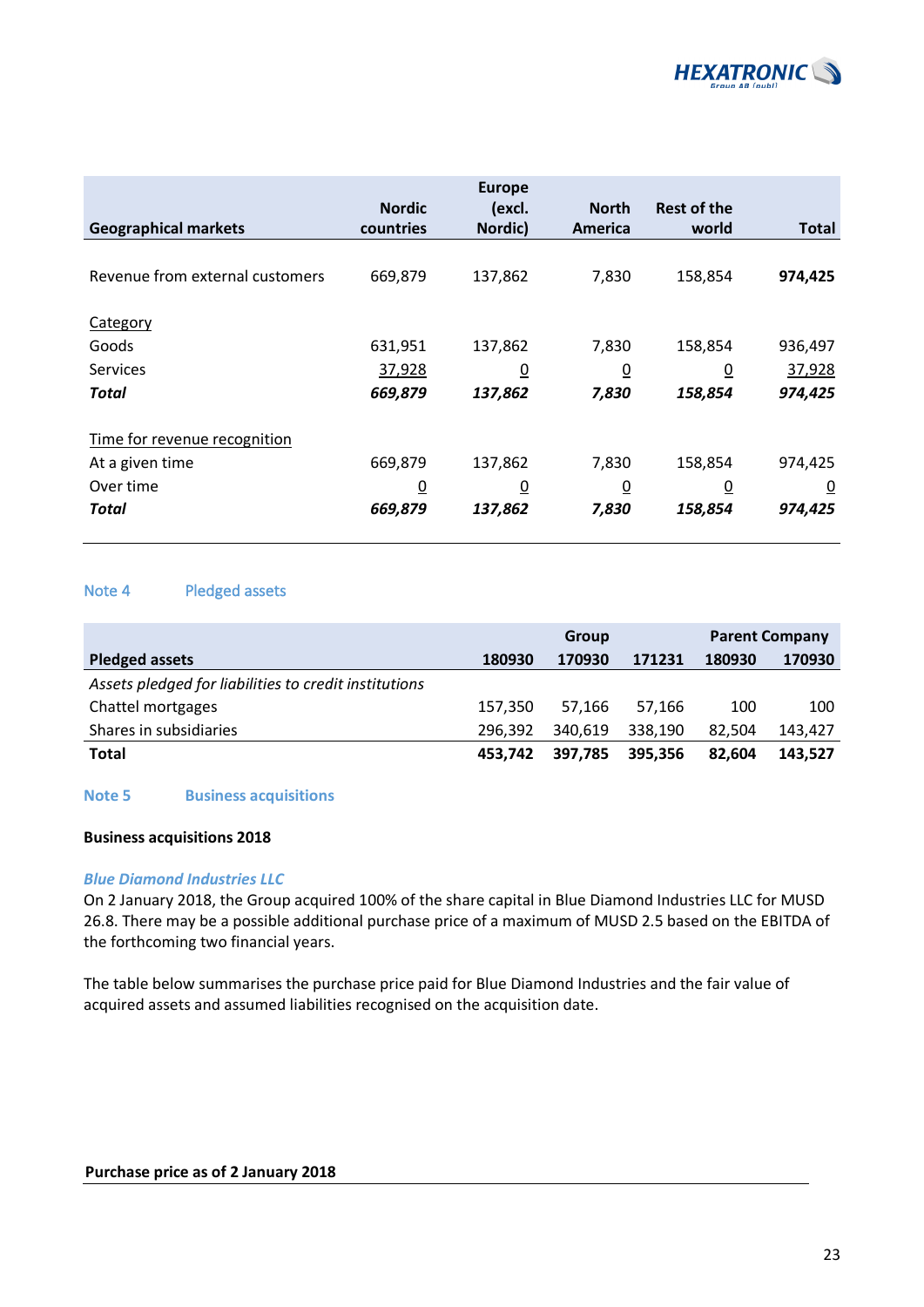

| Liquid assets                                                                  | 222,898   |
|--------------------------------------------------------------------------------|-----------|
| Contingent purchase consideration (not paid)                                   | 16,450    |
| <b>Total purchase price</b>                                                    | 239,348   |
|                                                                                |           |
| Recognised amounts for identifiable acquired assets and taken-over liabilities |           |
| Liquid assets                                                                  | 4,601     |
| Tangible assets                                                                | 23,932    |
| Customer contracts and customer relations                                      | 71,066    |
| Inventories                                                                    | 21,397    |
| Accounts receivable                                                            | 30,432    |
| Other receivables                                                              | 512       |
| Accounts payable                                                               | $-15,035$ |
| Other payables                                                                 | $-2,668$  |
| Total identifiable net assets                                                  | 134,237   |
| Goodwill                                                                       | 105,111   |

Acquisition-related costs of SEK 2,900 thousand are included in other external costs in the consolidated statement of comprehensive income for the 2018 financial year. Total cash flow, excluding acquisition related costs, attributable to the business acquisition amounted to SEK -218,296 thousand. Goodwill is attributable partly to the added earning capacity the company is expected to bring, and partly to the anticipated synergistic effects of merging the Group's operations with those of Blue Diamond Industries.

Under the terms of the conditional purchase price, the Group will pay a maximum of SEK 20,750 thousand, up to a maximum of SEK 11,676 thousand based on EBITDA in the period 2 January 2018 – 31 December 2018, and a maximum of SEK 9,081 thousand based on EBITDA in the period 1 January 2019 – 31 December 2019.

The fair value of the conditional purchase price of SEK 16,450 thousand was estimated by applying the return of value approach. The fair value estimates are based on a discount rate, which is based on a two-year government bond of approximately 0.2%, and an assumed EBITDA in Blue Diamond Industries. The fair value of accounts receivable totals SEK 30,432 thousand. No accounts receivable is deemed to be doubtful.

Blue Diamond Industries net sales have been included in the consolidated income statement since 2 January 2018 and amount to SEK 235,312 thousand. Blue Diamond Industries also generated a net profit of SEK 17,718 thousand in the same period on group level.

#### *Professional Quality Management Services Ltd. ("PQMS")*

On 8 June 2018, the Group acquired 100% of the share capital in PQMQ for MGBP 1.5. There may be a possible additional purchase consideration of a maximum of MGBP 1.95 based on the EBITDA of the forthcoming three financial years.

The table below summarises the purchase price paid for PQMS and the fair value of acquired assets and assumed liabilities recognised on the acquisition date.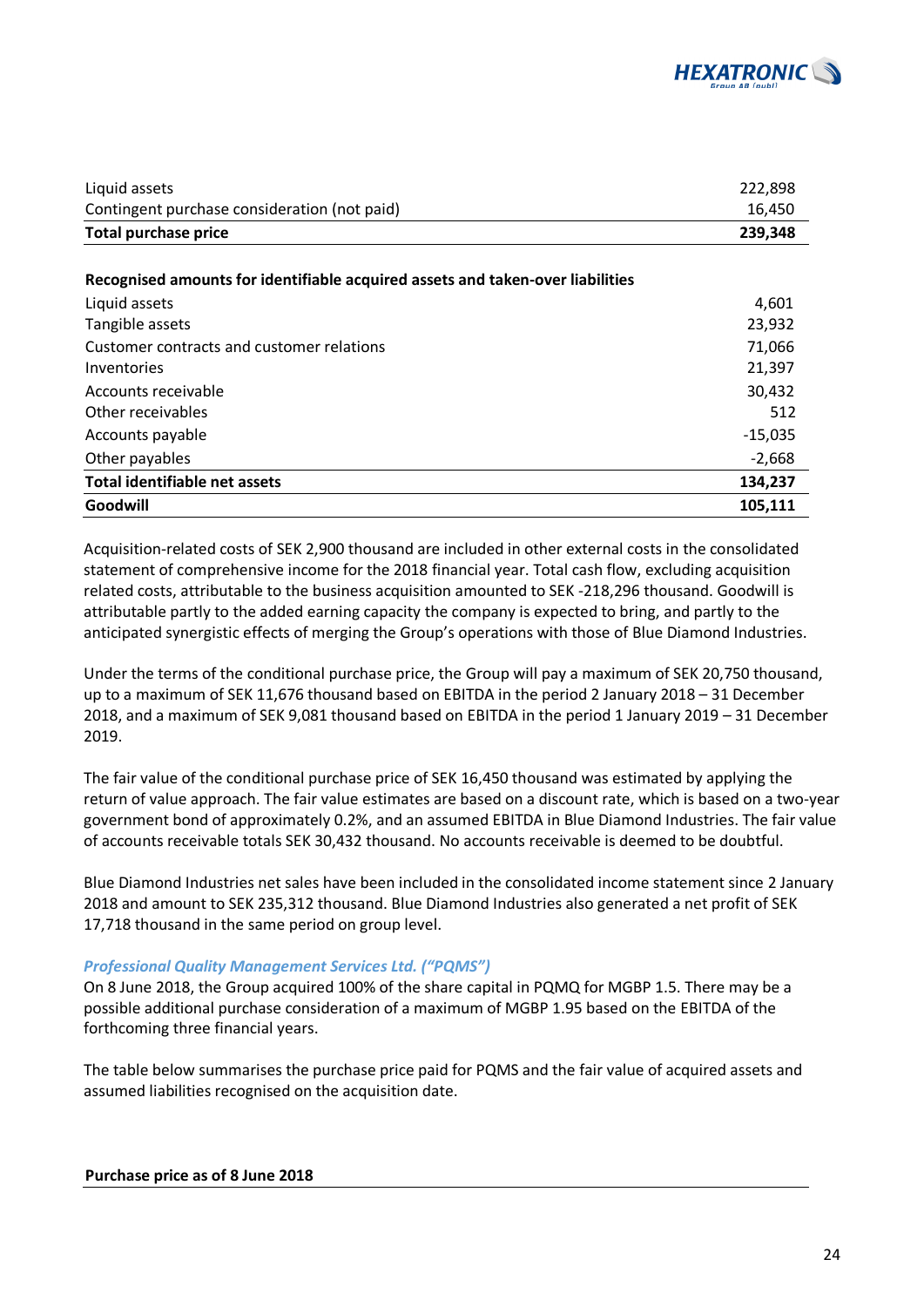

| Liquid assets                                                                     | 11.376 |
|-----------------------------------------------------------------------------------|--------|
| Equity instruments (91,029 shares, based on the share price per acquisition date) | 5.279  |
| Contingent purchase consideration (not paid)                                      | 10.357 |
| Total purchase price                                                              | 27.012 |

#### **Recognised amounts for identifiable acquired assets and taken-over liabilities**

| Liquid assets                             | 755       |
|-------------------------------------------|-----------|
| Tangible assets                           | 2,684     |
| Customer contracts and customer relations | 13,078    |
| <b>Trademarks</b>                         | 3,799     |
| Accounts receivable                       | 9,051     |
| Other receivables                         | 4,915     |
| Trade creditors                           | $-3,253$  |
| Other liabilities                         | $-10,818$ |
| Total identifiable net assets             | 20,221    |
| Goodwill                                  | 6,753     |

Acquisition-related costs of SEK 1,324 thousand are included in other external costs in the consolidated statement of comprehensive income for the 2018 financial year. Total cash flow, excluding acquisition related costs, attributable to the business acquisition amounted to SEK -10,620 thousand. Goodwill is attributable to the added earning capacity the company is expected to bring.

Under the terms of the conditional purchase price, the Group will pay a maximum of SEK 22,877 thousand, up to a maximum of SEK 7,919 thousand based on EBITDA in the period 1 May 2018 – 30 April 2019, a maximum of SEK 7,919 thousand based on EBITDA in the period 1 May 2019 – 30 April 2020, and a maximum of SEK 7,039 thousand based on EBITDA in the period 1 May 2020 – 30 April 2021.

The fair value of the conditional purchase price of SEK 10,357 thousand was estimated by applying the return of value approach. The fair value estimates are based on a discount rate, which is based on a two-year government bond of approximately 0.2%, and an assumed EBITDA in PQMS. The fair value of accounts receivable totals SEK 9,051 thousand. No accounts receivable is deemed to be doubtful.

PQMS net sales have been included in the consolidated income statement since 8 June 2018 and amount to SEK 21,108 thousand. PQMS also generated a net profit of SEK 330 thousand in the same period on group level.

Had PQMS been consolidated from 1 January 2018, the consolidated income statement for the period 1 January 2018 to 30 September 2018 would have shown increased net sales amounting to SEK 41,921 thousand and a net profit of SEK 2,416 thousand.

#### *Gordon Franks Training Ltd. (GFT)*

As part of the acquisition of PQMS, on 8 June 2018 the Group acquired 100% of the share capital in GFT for MGBP 0.1. There may be a possible additional purchase price of a maximum of MGBP 0.13 based on the EBITDA of the forthcoming three financial years.

*Smart Awards Ltd. (SAL)*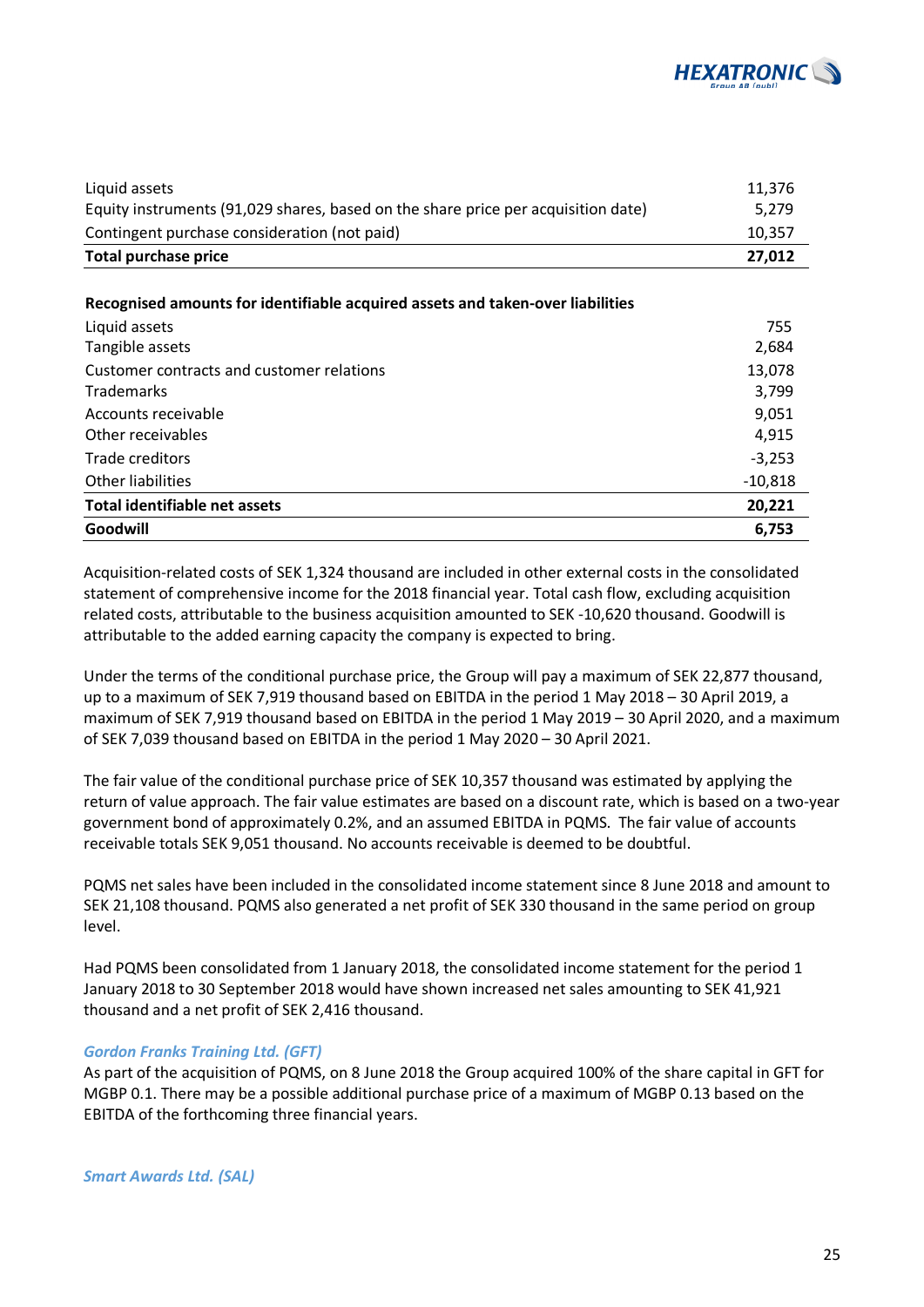

As part of the acquisition of PQMS, on 8 June 2018 the Group acquired 100% of the share capital in SAL for MGBP 0.4. There may be a possible additional purchase price of a maximum of MGBP 0.52 based on the EBITDA of the forthcoming three financial years.

#### **Business acquisitions 2018 (post balance date)**

#### *Opternus GmbH ("Opternus")*

On 1 November 2018, the Group acquired 100% of the share capital in Opternus GmbH for EUR 10,000 thousand. There may be a possible additional purchase consideration of a maximum of EUR 2,500 thousand based on the EBITDA of the forthcoming three financial years.

There are no definitive admission accounts at the time of publication of this interim report. Detailed acquisition calculation will be included in the next interim report which will be published on 22 February 2019.

### RECONCILIATION BETWEEN IFRS AND KEY METRICS USED

In this interim report, Hexatronic presents certain financial parameters that are not defined in IFRS, known as alternative key metrics. The Group believes that these parameters provide valuable supplementary information for investors, as they facilitate an evaluation of the company's results and position. Since not all companies calculate financial parameters in the same way, these metrics are not always comparable with those used by other companies. Investors should see the financial parameters as a complement to, rather than a replacement for, financial reporting in accordance with IFRS.

| Organic growth       |                |                   |
|----------------------|----------------|-------------------|
| SEK thousand, %      | July-September | January-September |
| Net sales 2018       | 403,787        | 1,154,609         |
| Acquisition driven   | $-108,783$     | -259,846          |
| Comparable net sales | 295,004        | 894,763           |
| Net sales 2017       | 336,940        | 974,425           |
| Net sales increase   | 66,847         | 180,184           |
| %                    | 20%            | 18%               |
| Organic growth       | -41,936        | -79,662           |
| %                    | $-12%$         | -8%               |

Organic growth is calculated as net sales for the year adjusted by acquisitions in relation to net sales for the previous year adjusted by acquisitions.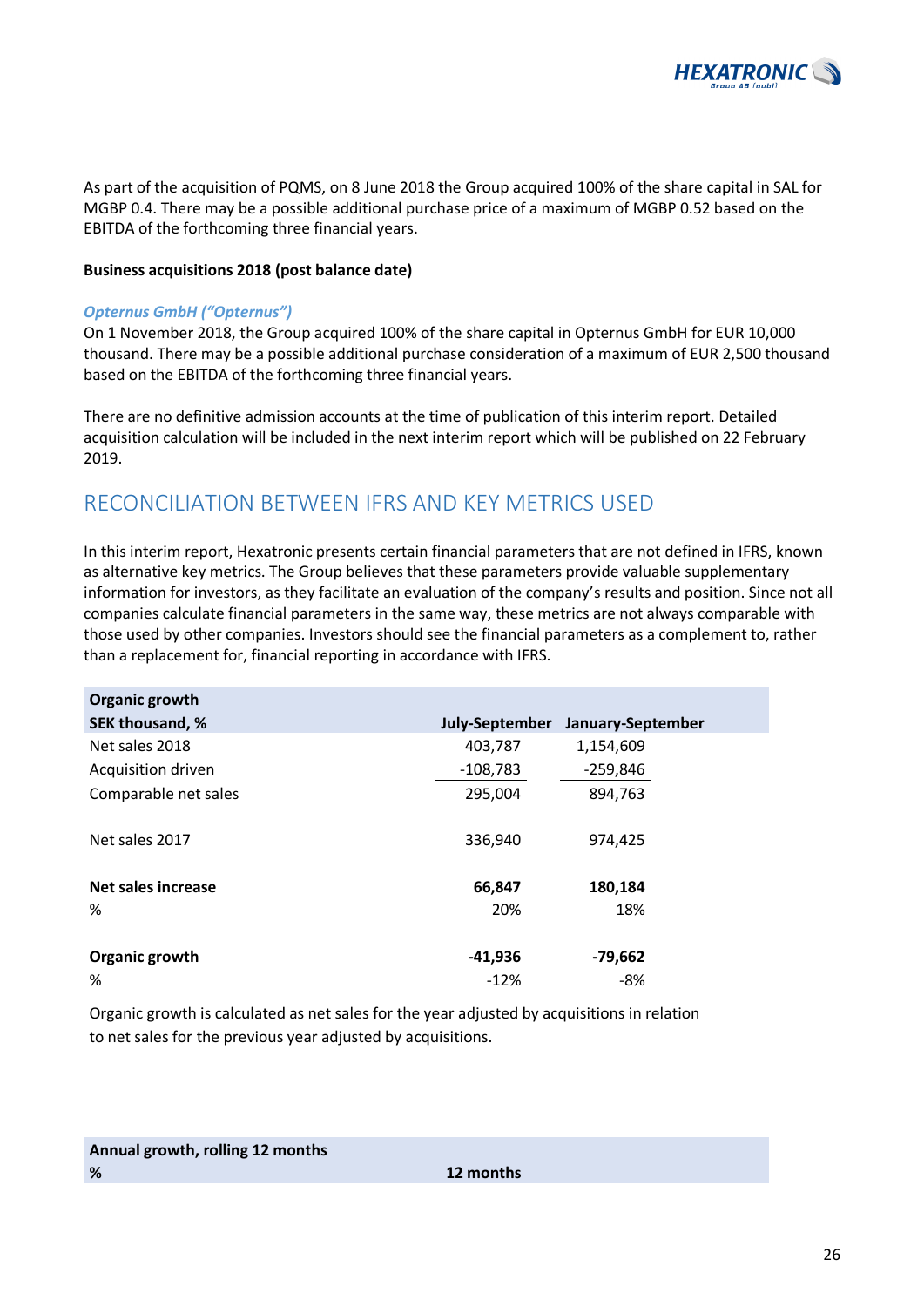

| Net sales January-September 2018 | 1,154,609 |
|----------------------------------|-----------|
| Net sales October-December 2017  | 324,994   |
| Net sales rolling 12 months      | 1,479,603 |
|                                  |           |
| Net sales January-September 2017 | 974.425   |
| Net sales October-December 2016  | 305,142   |
| Net sales rolling 12 months      | 1,279,567 |
| Annual growth, rolling 12 months | 16%       |
|                                  |           |

Average annual growth is calculated as the Group´s total net sales during the period compared to the same period the year before.

| <b>Equity ratio</b> |            |            |            |
|---------------------|------------|------------|------------|
| %                   | 2018-09-30 | 2017-09-30 | 2017-12-31 |
| Equity              | 476,617    | 393,182    | 415.259    |
| Balance sheet total | 1,196,398  | 783,015    | 777,098    |
| <b>Equity ratio</b> | 40%        | 50%        | 53%        |

Equity ratio is calculated as equity as a percentage of balance sheet total.

| <b>Quick asset ratio</b>   |            |            |            |
|----------------------------|------------|------------|------------|
| %                          | 2018-09-30 | 2017-09-30 | 2017-12-31 |
| Current assets             | 733,593    | 569,352    | 564,268    |
| Inventories                | $-337,673$ | $-220,951$ | $-236,925$ |
| Current assets-inventories | 395,921    | 348,401    | 327,343    |
| <b>Current liabilities</b> | 392,369    | 282,292    | 255,936    |
| Quick asset ratio          | 101%       | 123%       | 128%       |

Quick asset ratio is calculated as current assets minus inventories divided by current liabilities.

| Core working capital |            |            |            |
|----------------------|------------|------------|------------|
| <b>SEK thousand</b>  | 2018-09-30 | 2017-09-30 | 2017-12-31 |
| Inventories          | 337.673    | 220.951    | 236.925    |